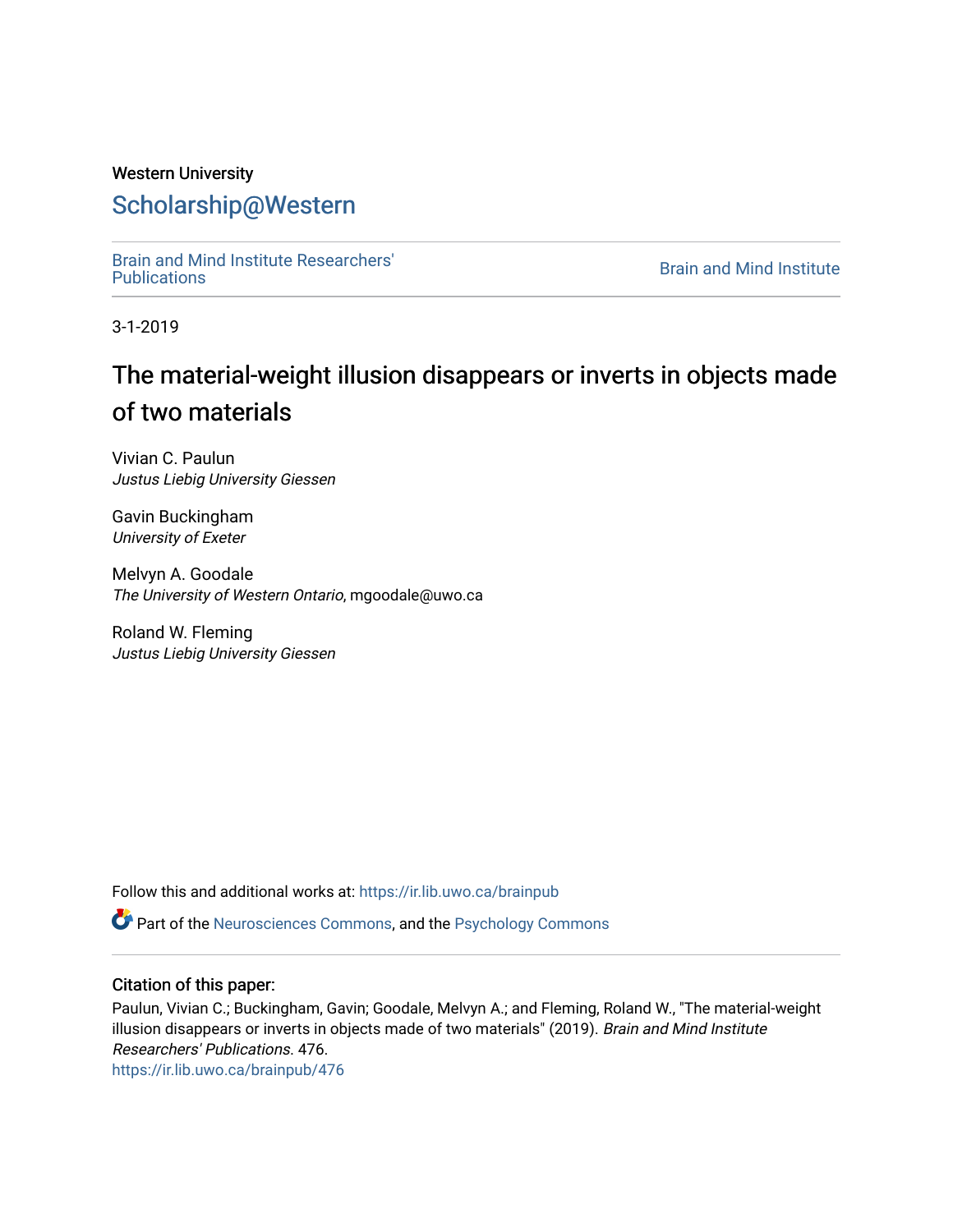## **RESEARCH ARTICLE** *Sensory Processing*

# The material-weight illusion disappears or inverts in objects made of two materials

**Vivian C. Paulun,1,2 Gavin Buckingham,<sup>3</sup> Melvyn A. Goodale,<sup>2</sup> and Roland W. Fleming<sup>1</sup>**

1 *Department of Psychology, University of Giessen, Giessen, Germany;* <sup>2</sup> *Brain and Mind Institute, Western University, London, Ontario, Canada; and* <sup>3</sup> *Department of Sport and Health Sciences, College of Life and Environmental Sciences, University of Exeter, Exeter, United Kingdom*

Submitted 23 March 2018; accepted in final form 18 January 2019

**Paulun VC, Buckingham G, Goodale MA, Fleming RW.** The material-weight illusion disappears or inverts in objects made of two materials. *J Neurophysiol* 121: 996 –1010, 2019. First published January 23, 2019; doi[:10.1152/jn.00199.2018.](http://doi.org/10.1152/jn.00199.2018)—The material-weight illusion (MWI) occurs when an object that looks heavy (e.g., stone) and one that looks light (e.g., Styrofoam) have the same mass. When such stimuli are lifted, the heavier-looking object feels lighter than the lighter-looking object, presumably because well-learned priors about the density of different materials are violated. We examined whether a similar illusion occurs when a certain weight distribution is expected (such as the metal end of a hammer being heavier), but weight is uniformly distributed. In *experiment 1*, participants lifted bipartite objects that appeared to be made of two materials (combinations of stone, Styrofoam, and wood) but were manipulated to have a uniform weight distribution. Most participants experienced an inverted MWI (i.e., the heavier-looking side felt heavier), suggesting an integration of incoming sensory information with density priors. However, a replication of the classic MWI was found when the objects appeared to be uniformly made of just one of the materials (*experiment 2*). Both illusions seemed to be independent of the forces used when the objects were lifted. When lifting bipartite objects but asked to judge the weight of the whole object, participants experienced no illusion (*experiment 3*). In *experiment 4*, we investigated weight perception in objects with a nonuniform weight distribution and again found evidence for an integration of prior and sensory information. Taken together, our seemingly contradictory results challenge most theories about the MWI. However, Bayesian integration of competing density priors with the likelihood of incoming sensory information may explain the opposing illusions.

**NEW & NOTEWORTHY** We report a novel weight illusion that contradicts all current explanations of the material-weight illusion: When lifting an object composed of two materials, the heavierlooking side feels heavier, even when the true weight distribution is uniform. The opposite (classic) illusion is found when the same materials are lifted in two separate objects. Identifying the common mechanism underlying both illusions will have implications for perception more generally. A potential candidate is Bayesian inference with competing priors.

Bayesian integration; grasping; grip force; load force; weight perception

## **INTRODUCTION**

A lifetime of experience has taught us about the typical properties of objects and materials. Thus, by only looking at a brick, we expect it to be heavy, although weight is not per se a visual property. This enables us to adjust our behavior in an anticipatory fashion (Westling and Johansson 1984); we use more force to lift a stone brick than one made of Styrofoam and choose appropriate points on the objects to grasp them (Paulun et al. 2016). The material-weight illusion (MWI) is a striking example of how visually evoked expectations about material properties can influence heaviness perception in a top-down manner. The MWI can be experienced when lifting objects of equal size and shape that visually appear to be made of materials that substantially differ in density, such as brass and Styrofoam (but which have been manipulated to have the same mass). Although their mass is physically identical, these objects feel as though they differ in weight when lifted one after the other; the heavier-looking object feels lighter, whereas the lighter-looking object feels heavier. This illusion has been known at least since the late 19th century (Seashore 1899; Wolfe 1898), and it has been replicated multiple times in various versions (Baugh et al. 2012; Buckingham et al. 2009, 2011; Buckingham and Goodale 2013; Ellis and Lederman 1999; Vicovaro and Burigana 2017).

A key component of the illusion is strong prior expectations about the density of different materials, e.g., stone, metal, wood, or Styrofoam. If a material is known only to a specific population, a weight illusion will be experienced only by that group of participants (golf-ball illusion; Ellis and Lederman 1998). Weight expectations that lead to an MWI can be evoked through touch alone (Ellis and Lederman 1999), vision alone (Buckingham et al. 2011), or a combination of both (Ellis and Lederman 1999). These expectations are related to (implicit) long-term priors and are not altered during an experiment. Thus, the MWI occurs not only when an object is lifted for the first time but repeatedly over the course of many trials (Buckingham et al. 2009). In other words, even after lifting a "heavy" Styrofoam object several times, participants neither adjust their expectations nor their long-term prior; it continues to feel even heavier than an equally weighted stone object. This leads to another key component of the MWI, the violation of weight expectations; the weight force of a material is larger or smaller than expected. Interestingly, this violation of expectations

Address for reprint requests and other correspondence: V. C. Paulun, Dept. of Psychology, Univ. of Giessen, Otto-Behaghel-Str.10F, Giessen, Germany (e-mail: [Vivian.C.Paulun@psychol.uni-giessen.de\)](mailto:Vivian.C.Paulun@psychol.uni-giessen.de).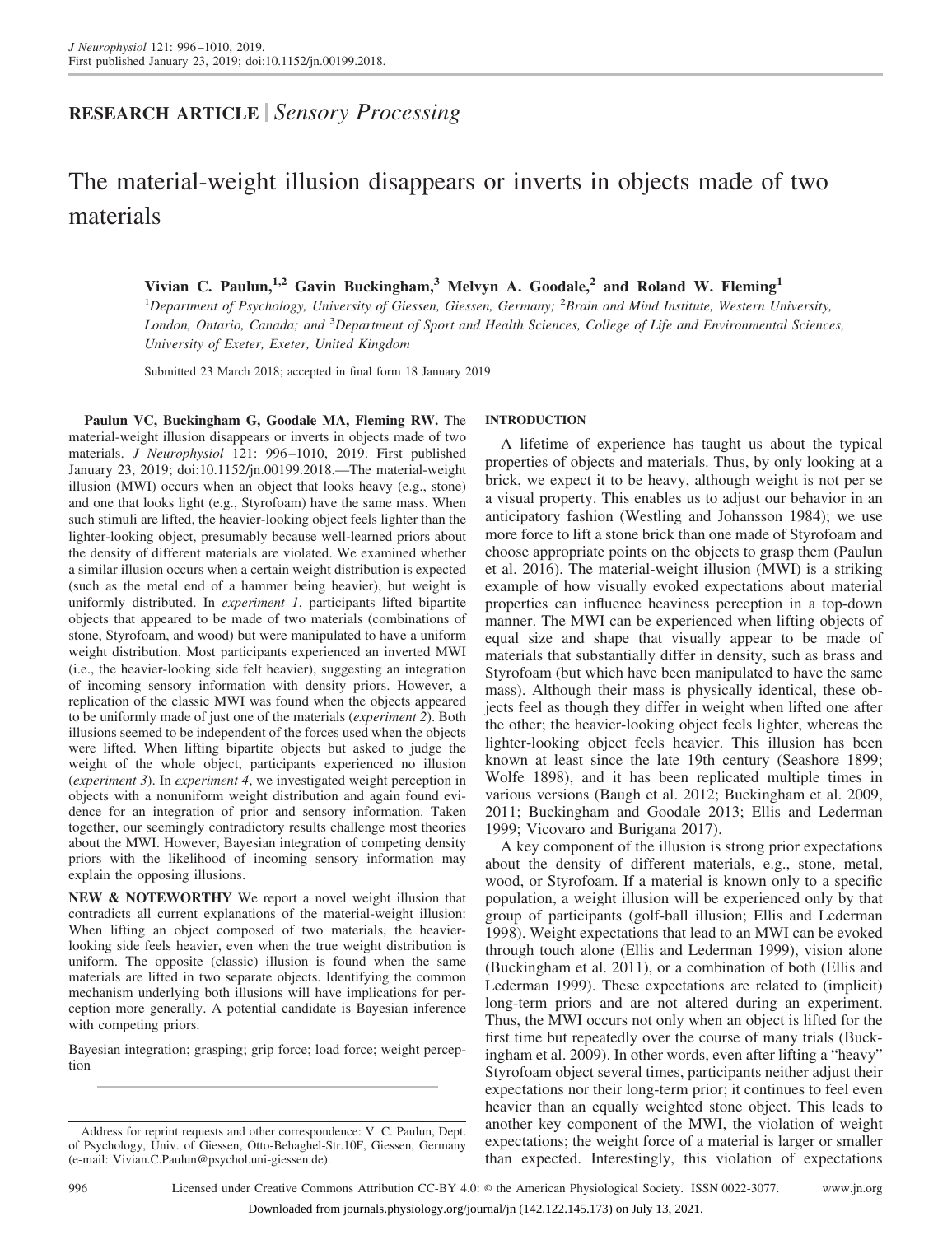leads to a perceptual contrast effect. A heavy piece of Styrofoam is perceived as not only unexpectedly heavy but even heavier than an equally weighted object of a different material. This is in stark contrast to a large body of research on cases in which prior knowledge and sensory information are integrated by the perceptual system (e.g., see Adams et al. 2004; Ernst and Bülthoff 2004; Kersten and Yuille 2003; Körding et al. 2004; Körding and Wolpert 2004; Langer and Bülthoff 2001; Sun and Perona 1998; Weiss et al. 2002). Bayesian integration would predict that contradicting prior and sensory information (e.g., a heavy object with a Styrofoam surface) would be integrated to a perceived weight that lies somewhere between the two. Even "robust estimation," when the cue conflict is large (Landy et al. 1995), would predict that observers would rely solely on the more reliable modality (i.e., either the felt weight or the visually expected weight) rather than a contrast effect in which the perceived weight is outside the range between the prior and the sensory information. As a result, weight illusions like the MWI or the related size weight illusion (SWI) have been termed "anti-Bayesian" (Brayanov and Smith 2010). What is the advantage of such anti-Bayesian behavior? Baugh et al (2012) speculated that if an object strongly contradicts the prior expectation about a material class, this object is not incorporated into the prior but marked as an outlier by the perceptual system (hence, it is contrasted and feels even lighter/heavier). Incorporating outliers into the prior, by contrast, would make the prior more unreliable. Only long-term exposure to unexpectedly weighted objects/materials, when they become the rule and not the exception, may lead to an adjustment of the long-term prior (and can even invert a weight illusion, as has been shown for the SWI; see Flanagan et al. 2008). The anti-Bayesian view on weight illusions has been challenged by Peters et al. (2016), who argued that the SWI can indeed be explained by Bayesian integration if one incorporates the possibility of multiple competing density priors, and by Wolf et al. (2018), who argued that the SWI can be explained by maximum-likelihood integration of mass and density estimates with correlated noise.

In contrast to the unchanging perceptual illusion, the motor system adjusts grip and load forces quickly to the actual mass of the objects within few trials (Buckingham et al. 2009). This dissociation between perception and action shows that the MWI cannot purely be the result of a sensorimotor mismatch between the applied force (scaled according to the expected weight) and the true physical weight. It has been suggested that long-term priors and short-term sensorimotor memories interact when equally weighted objects made of different materials are lifted, resulting in the MWI (Baugh et al. 2012).

Unlike some experimental settings, our world is not filled with homogeneous objects made from pure metal, wood, or Styrofoam; rather, objects are often composed of multiple materials, such as hammers, scissors, and lollipops. In this case, the mass will not be distributed equally within the object. If all of the materials comprising such an object are familiar, we can presumably infer the likely weight distribution. For example, we would expect the metal end of a hammer to be much heavier than the wooden end and thus for its center of mass (CoM) to be closer to the head. Indeed, Crajé et al. (2013) showed that humans can accurately judge the CoM location from visual density cues in asymmetric objects. However,

knowledge of the CoM location in objects with nonuniform density did not enable participants of that study to anticipatorily scale the initial fingertip forces to prevent object tilt. Instead, participants required lifting the object several times to learn how to prevent an initial tilt. Thus, there seems to be a dissociation of how a mass distribution is represented in the perceptual and motor system. Do violations of an expected weight distribution also lead to an illusion, much as unexpected weights result in the MWI? For the MWI, the relevant sensorimotor information originates from the mass of the object and the force required to lift that mass. In contrast, differences in mass distribution would be signaled through other types of information, such as a torque (the rotational equivalent of force), which rotates the object toward its heavier side. Weight perception not only depends on the mass of the object but also varies depending on the first moment of mass (Kingma et al. 2002). Here, we ask whether sensorimotor information, such as torque, leads to weight illusions localized to specific parts of the object. We systematically investigated these questions by violating the expected mass distribution in bipartite-looking objects (composed of 2 materials) and asking participants to report their apparent weight and CoM before and after lifting them. In *experiment 1*, the mass distribution was manipulated to be uniform in objects for which participants expected a nonuniform mass distribution. This led to an unexpected inversion of the MWI. *Experiment 2* was conducted to confirm that this effect was due to the violations of expected mass distribution and corresponding sensory information (torque, more specifically its absence) and not to other features of the objects used in *experiment 1*. *Experiment 3* tested whether judging the overall weight (instead of the weight distribution) of bipartite objects would elicit an inverted or classic MWI. We found that in this case participants do not experience any weight illusion. Finally, in *experiment 4*, we used objects with a nonuniform mass distribution to test whether the effects observed in *experiment 1* were related to the lack of any torque signal. More specifically, we tested weight perception in objects that appeared to be uniform visually but were manipulated to have a nonuniform mass distribution as well as in objects that were expected to have nonuniform mass in a way that was discrepant from the visual appearance. Thus, unlike *experiment 1*, there was actually a torque signal present in *experiment 4*.

### **MATERIALS AND METHODS**

#### *Experiment 1*

*Participants.* Fifty-three students (39 females, 14 males) from the University of Western Ontario took part in *experiment 1*. All were right-handed by self-report, and the average age was 21 yr  $(SD = 4)$ yr). All participants were naive with regard to the aims of the study and gave written, informed consent before the experiment. The procedure was approved by the ethics board at the University of Western Ontario and in agreement with the declaration of Helsinki. Students were compensated with 10 CAD for their participation. Two participants were excluded from the analysis because of missing data, and two other participants were excluded because they did not understand the instructions and hence, were unable to complete the task properly. More specifically, one participant did not understand what the CoM of an object was, which was a prerequisite for performing the task, and one participant did not always use the right hand as instructed. Thus, the data of 49 participants were used for data analysis.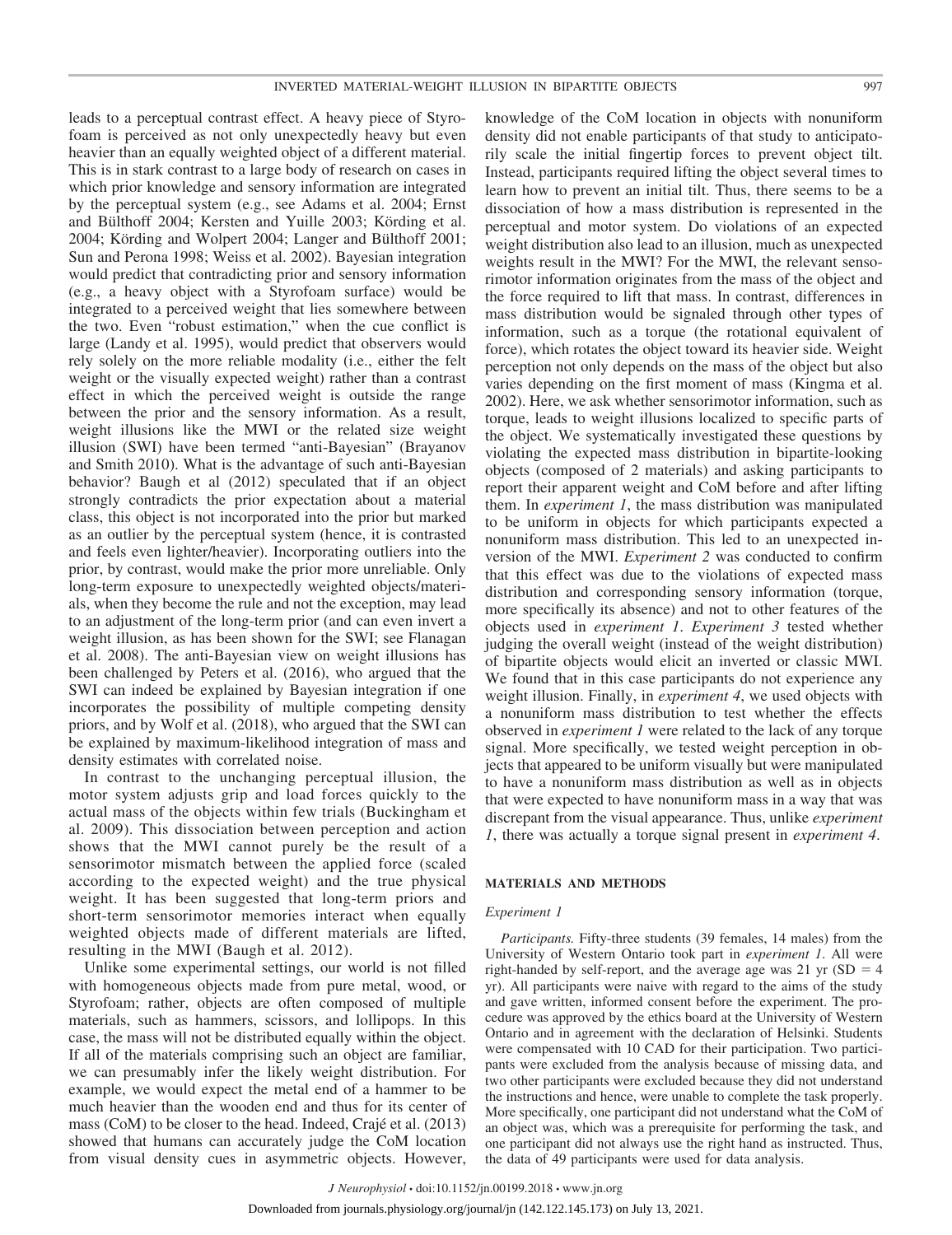*Stimuli.* Three bipartite objects served as stimuli in our first study (see Fig. 1*A*). All had the same size  $(4 \times 4 \times 10 \text{ cm})$  and looked as if their two halves were made of different materials: stone and wood, wood and Styrofoam, or Styrofoam and stone. The objects were carved out and partially filled with lead and their bases coated with fleece to reduce auditory cues when the objects were placed. Thus, they all had the same mass (400 *g*), which was distributed evenly around the geometric center of the objects. A small handle was attached centrally on top of the objects, onto which the force transducers could be mounted and removed on every trial. A pair of six-axis force-torque (F/T) sensors (Nano17 F/T; ATI Industrial Automation, Garner, NC) were built into a small handle with opposing grip pads (see Fig. 1*B*). These grip pads had a diameter of 2.5 cm and were covered with black sandpaper and thus allowed a comfortable precision grip of index finger and thumb. The handle with the transducer added another 50 g to the weight of the objects. The configuration of the grip pads and thus the force transducers was such that the index finger would be on one half, i.e., one material, of the object and the thumb would be on the other side, i.e., the other material (see Fig. 1*C*). For the practice trials, we used an object with the same dimensions, weight, and mass distribution as the bipartite objects, but with uniform dark wood appearance.

*Set up and procedure.* Participants were seated in front of a small table that was covered with black cloth. All objects that were used in the task were placed on the table before the experiment. At each trial, participants were instructed to place their right (dominant) hand on the table and close their eyes while the experimenter placed one of the objects in front of them. The objects were placed with one of the short sides facing the participants; i.e., one material was closer to them than the other one. The orientation of each object was kept constant within participants and counterbalanced between individuals. However, a given participant did not always face the heavier (or lighter) looking material for all three objects. At each trial, a computer-generated "beep" signaled to the participants to open their eyes and start the movement. Their task was to grasp the object at the grip pads with a precision grip of index finger and thumb, lift the object to a comfortable height  $(\sim15-20 \text{ cm}$  above the table), and hold it stable without hefting it or letting it rotate or fall. After 3 s, another beep occurred, which was the signal to place the object back onto the table. Forces

and torques were measured during the 3 s between the two signals at 1,000 Hz. The movement was performed at a self-chosen, natural speed. A perceptual measure of the weight of both halves of the object was taken after each lift. Importantly, a perceptual judgment of the weight of the objects' halves was also acquired before each object was lifted for the first time, i.e., based solely on the visual appearance of the objects to gain insight into participants' prior expectations.

The type of perceptual judgment varied between participants. Twenty-four participants were asked to give a numerical rating of how heavy each half of the object felt after each lift, in addition to how heavy they thought it would feel before the experimental lifting trials. We counterbalanced across participants which half of each object they rated first. Participants were asked to give their rating on an arbitrary scale, with the only constraint that larger numbers should represent heavier weights (absolute magnitude estimation; see Zwislocki and Goodman 1980). The other 25 participants were asked to indicate the perceived CoM of the objects as a more implicit measure of the perceived mass distribution. It has been shown that observers can accurately judge the CoM of two- and three-dimensional objects using symmetry (Bingham and Muchisky 1993a, 1993b) or density cues (Crajé et al. 2013). If they perceived both halves of the object to be equal in weight, they should report the CoM to be at the geometric center of the object. If they perceived one or the other side to be heavier, this would result in a shift of the perceived CoM toward that side. To obtain the perceived CoM, participants pointed with the sharpened end of a wooden stick (like a pencil) to the perceived CoM along the elongated side of the object, similar to the task by Crajé et al. (2013). The experimenter recorded this measure by using a small ruler that was placed next to the object as soon as the participant had made his/her judgment. Every participant completed five practice trials with the uniform wooden block (more if necessary), followed by 30 trials with the bipartite objects. Objects were presented in one of six different pseudorandom orders so that each object was lifted 10 times, and all three objects were lifted before any were repeated.

*Data analysis.* The numerical heaviness ratings were transformed into *z*-scores based on the mean and SD of each individual participant (practice and main trials). The CoM judgments provided one number instead of a separate rating for each material. Thus, we used the judged CoM (in cm) as a rating for one material and subtracted the



Fig. 1. Stimuli used in *experiment 1*. *A*: the 3 bipartite objects, with halves that appeared to be made of different materials: granite, Styrofoam, and wood. *B*: two 6-axis force-torque transducers were attached centrally to the objects on a small handle. *C*: an object grasped with a precision grip as in the experiment.

*J Neurophysiol* • doi:10.1152/jn.00199.2018 • www.jn.org Downloaded from journals.physiology.org/journal/jn (142.122.145.173) on July 13, 2021.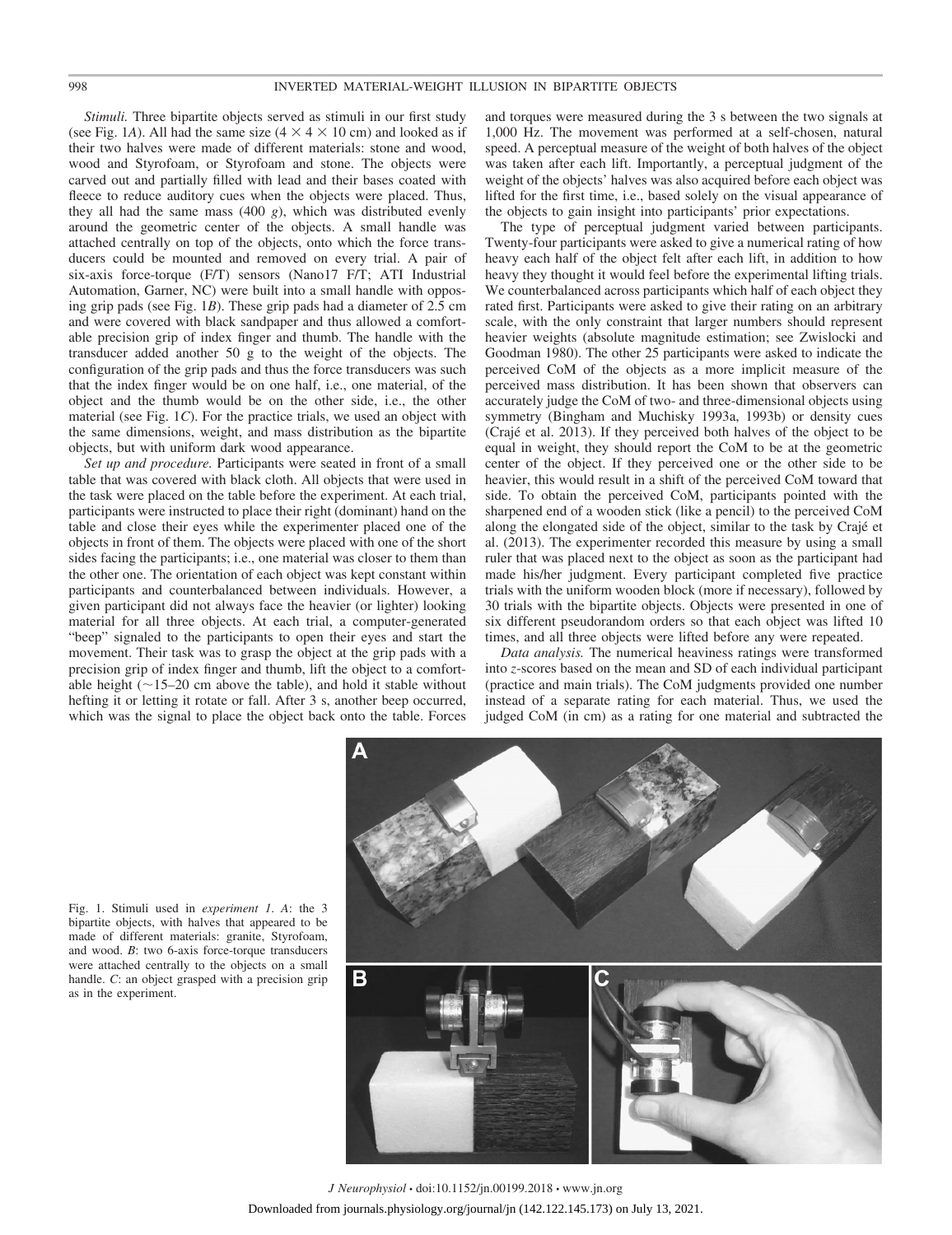judged CoM from 10 cm (the length of the object) to gain a rating for the other half of the object. This was done so that the larger number resulted for the material at the side where the CoM was perceived, i.e., as in the other group of participants, the larger the number, the heavier that material was perceived. The resulting CoM judgments are inherently on the same scale (between 0 and 10) for all participants, but to compare these judgments to the ratings of the other group we also transformed these values into *z*-scores (based on the mean and SD of each individual). These *z*-scores were used in our statistical analysis. The core question of this experiment was whether there were differences in the expected as well as perceived weight of the differently looking halves of the objects. Therefore, we averaged the ratings of the perceived weight for each participant and material to calculate a material (stone vs. wood vs. Styrofoam)  $\times$  lift (before vs. after)  $\times$  task (numerical rating vs. CoM judgment) mixed-design ANOVA across all participants. We corrected for violations of sphericity where necessary and report the Greenhouse-Geisser corrected values. Pairwise post hoc comparisons were Bonferroni corrected.

To determine the strength of the illusion on an individual basis, for each participant we calculated the average rating for Styrofoam and stone after lifting and subtracted the resulting Styrofoam value from the stone value ( $\text{Idx}_{\text{MWI}} = \Psi_{\text{Stone}} - \Psi_{\text{Styrofoam}}$ ). The same was done for the individual ratings before lifting, i.e., their priors. Positive values of this index indicate that stone is perceived/expected heavier than Styrofoam, whereas negative values indicate that stone was perceived/expected lighter than Styrofoam. A two-sided *t*-test was performed to test whether the illusion index was significantly different from zero after lifting.

Data of the F/T transducers were first transformed into one common coordinate system (see Fig. 2*A*) such that the long side of the object corresponded to the *x*-dimension (i.e., *x* is normal to the grip surfaces), the short side of the object corresponded to the *y*-dimension, and *z* was orthogonal to the *x-y* plane. Furthermore, data from one group of participants were rotated and relabeled so that the force data could be analyzed irrespective of the orientation of the objects (which we had counterbalanced between participants).

When an object with one heavy and one light side is lifted, there are at least four strategies to prevent the object from tilting: *1*) increasing the grip force (GF) at the heavy side, *2*) increasing the load force (LF) at the heavy side, *3*) keeping forces the same but applying the center of pressure at different heights (higher on heaver side), or *4*) any combination of these. All strategies can counteract a torque emerging from a nonuniform weight distribution or, in turn, can cause a torque if there is no weight difference between the two halves (as in our



Fig. 2. *A*: sketch of a bipartite object in the 3-dimensional (3D) coordinate system. Load force (LF) was calculated for each sensor (i.e., finger) as force in the z-direction, and grip force (GF) as force in the *x*-direction. Torque was calculated as rotational force around a pivot point at the center of mass (CoM) of the object. *B*: filtered torque data around the *y*-axis from one example trial (thumb side had stone appearance, finger side had wood appearance). White area indicates the loading phase. We used the first local extremum as dependent variable, indicated by the small arrow. This object was initially rotated toward the lighter looking side. The vertical dashed line shows the moment of liftoff (when LF  $>$  weight force of the object). GF<sub>F</sub>, grip force of the finger;  $GF_T$ , grip force of the thumb;  $LF_F$ , load force of the finger;  $LF_T$ , load force of the thumb.

experiment). If participants employ such strategies in an anticipatory fashion, we expect to find an initial torque when the objects are lifted.

Torque  $(\tau)$  is the cross-product between a force vector  $(F)$  and a distance vector connecting the CoM and the point of force application (r). We calculated the cross-product between the applied force of the thumb and the distance between its center of pressure (CoP) and the CoM ( $\tau_{\text{thumb}} = F_{\text{thumb}} \times r_{\text{thumb}}$ ) and likewise for the index finger  $(\tau_{index} = F_{index} \times r_{index})$ . The vertical CoP of each digit was calculated following Zhang and colleagues (2010) and adapted to the orientation of the sensors in our setup. Furthermore, we calculated the cross-product between the weight force of each object's half and its distance to the CoM ( $\tau_{\text{half1}} = F_{\text{half1}} \times r_{\text{half1}}$  and  $\tau_{\text{half2}} = F_{\text{half2}} \times$  $r_{\text{half2}}$ ). The overall torque is simply the sum of these four crossproducts ( $\tau = \tau_{\text{thumb}} + \tau_{\text{index}} + \tau_{\text{half1}} + \tau_{\text{half2}}$ ). Central to our investigation was the torque around the *y*-axis (see Fig. 2*A*). Again, we would expect a torque only around *y* in the initial stage of the movement, because there was no actual weight difference within the objects ( $\tau_{\text{half1}} + \tau_{\text{half2}} = 0$  in *experiment 1*), and a resulting overall torque should thus be corrected. Therefore, we analyzed torque only during the loading phase of the movement. The beginning of the loading phase was determined by combining multiple criteria [similar to the MSI method proposed by Schot and colleagues (2010)]. We selected the first time point at which the GF of at least one finger and the LF of at least one finger were above a threshold (0.01 N), and the absolute torque around the *y*-axis exceeded 1.5 N·mm. The GF of each digit was the force measured in the *x*-dimension, with the finger's GF multiplied by  $-1$  (because the 2 digits act in opposite directions; see Fig. 2*A*). The LF was defined as the force in the *z-*direction (see Fig. 2*A*). The end of the loading phase was defined as the first point in time after the initial peak in which the total LF (sum of both digits) fell below the weight force of the object or (if not reached) below the median LF.

The torque signal was smoothed with a fourth-order, zero-phase lag, low-pass Butterworth filter with a cutoff frequency of 50 Hz. We used the first local extremum during the loading phase as our dependent variable (see Fig. 2*B*). Its sign tells in which direction the object was rotated initially (i.e., toward the heavier- or lighter-looking material), and its value indicates the amount. To simplify interpretation, we aligned the torques across different orientations of each object such that positive torques always corresponded to rotations toward the heavier-looking side and negative torques toward the lighter-looking side. If participants expected one half to be heavier and modified their grip in an anticipatory fashion, we would expect an initial torque in the direction of the lighter-looking side.

We calculated an object (stone-wood vs. Styrofoam-stone vs. Styrofoam-wood)  $\times$  lift (first vs. subsequent lifts) - repeated-measures ANOVA for the peak torque. We corrected for violations of sphericity where necessary and report the Greenhouse-Geisser corrected values. Data from all experiments can be downloaded here: [https://doi.org/10.5281/zenodo.1345746.](https://doi.org/10.5281/zenodo.1345746)

#### *Experiment 2*

In *experiment 1*, we found a new and unexpected inversion of the MWI. Is this illusion down to something unique about how we deal with bipartite objects? Or, rather, is it due to some trivial properties of our stimuli, e.g., their specific shape, or the lifting task? *Experiment 2* was conducted to test whether we could replicate the classic MWI (e.g., Buckingham et al. 2009) using the same materials, weights, and shapes as in our first experiment but in uniform objects. More specifically, we wanted to exclude the possibility that any of the objects' properties, except for the fact that they are bipartite, could explain our results of the first experiment.

*Participants.* Twenty-four students (6 men, 18 women) of the University of Western Ontario participated in *experiment 2*, none of whom had participated in *experiment 1*. They were on average 20 yr old  $(SD = 3 \text{ yr})$  and right-handed by self-report. All were naive to the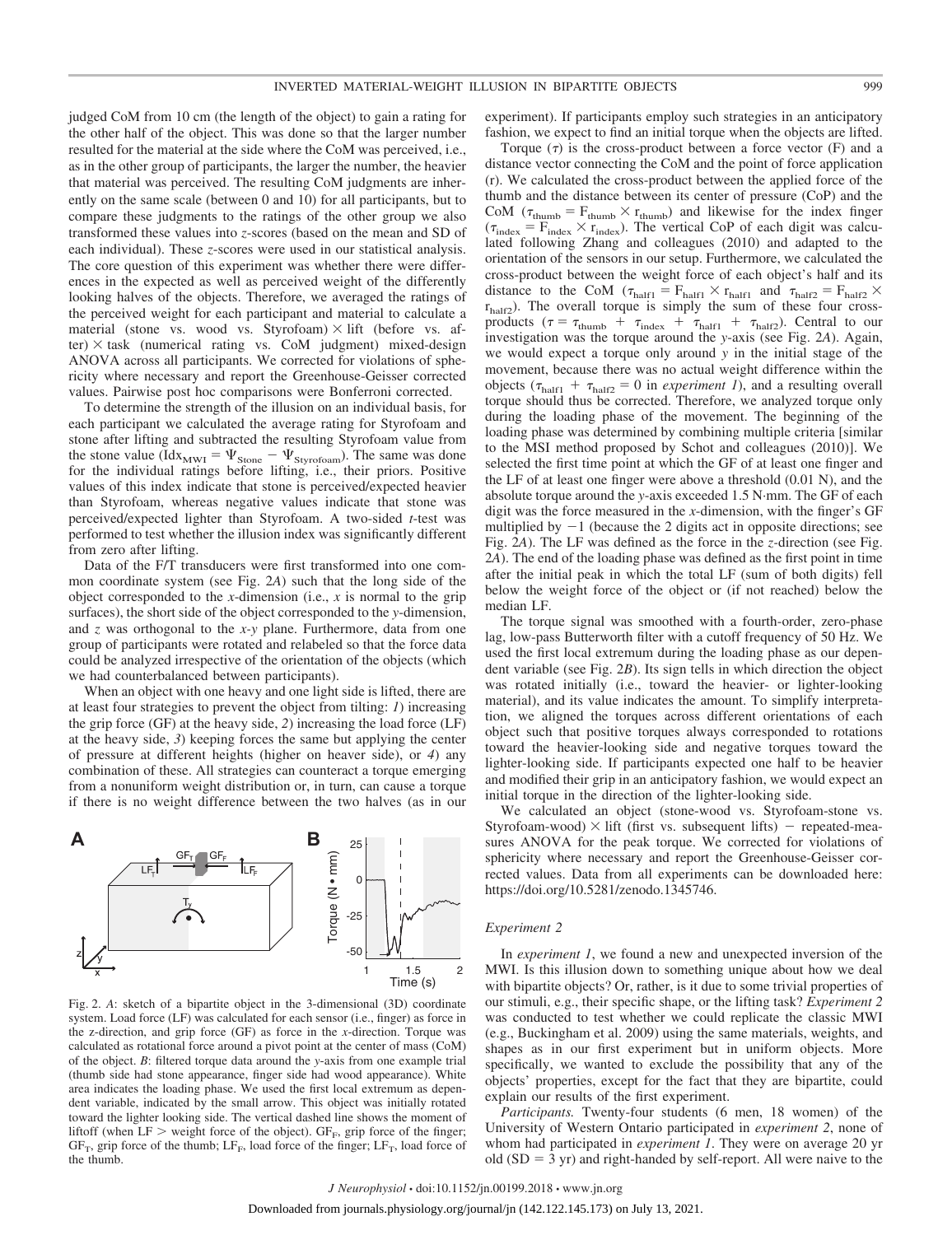aims of the study and gave written, informed consent before their participation. Students received 10 CAD for taking part in the experiment. The experimental procedure was approved by the ethics board at the University of Western Ontario and in agreement with the Declaration of Helsinki.

*Stimuli.* Three objects served as stimuli in *experiment 2* (see Fig. 5*A*). They had the same shape, size, and weight as the ones in *experiment 1*, but here they appeared to be made from only one of our materials (Styrofoam, wood, granite-like). The same central handle containing the force/torque transducers as in *experiment 1* was attached to these objects.

*Setup and procedure.* Set up and procedure were mostly the same as in *experiment 1.* The main difference was that participants did not have to rate the heaviness of the individual halves of the objects but each object as a whole. Thus, no group of participants performed a CoM judgment; all gave numerical ratings of heaviness. In short, participants were instructed, and then they rated the weight of each object based on visual information alone and completed five practice trials with the wooden object and, finally, 10 pseudorandomly interleaved trials with each object, i.e., 30 trials.

*Data analysis.* As in *experiment 1*, perceptual ratings were transformed into *z*-scores, and post-lifting scores were averaged for each participant and material. Data were then analyzed with a material (stone vs. wood vs. Styrofoam)  $\times$  lift (before vs. after) – repeatedmeasures ANOVA. Additionally, we calculated an illusion index for each participant as in *experiment 1* and used a one-sample *t*-test to test whether it was significantly different from zero after lifting.

Preprocessing of the data from the F/T transducers was done exactly as in *experiment 1*. Instead of torque, we were interested in the effects on GF and LF and their rates of change. The GF of each digit was the force measured in the *x*-dimension, with the finger's GF multiplied by  $-1$  (because the 2 digits act in opposite directions). We used the mean of both GF signals. We determined the first peak of GF as well as its peak rate of change (GFR) as dependent variables. To determine the first peak, we used the derivative of the smoothed force signal (smoothed with a Gaussian filter,  $\sigma = 30$  ms) to identify the first local extrema. More specifically, we determined the point in time at which 70% of the maximum of the derivative was reached and the first point in time at which the signal became negative after this (or the end of the trial, if it never became negative). In the period between these two time points, we determined the first local maximum and minimum. We then determined the maximum of the original force signal in the time between the first local maximum and minimum; this was the peak GF used in further analysis. We determined the GF rate of change by smoothing the force signal with a fourth-order, zero-phase lag, low-pass Butterworth filter with a cutoff frequency of 50 Hz and then differentiating the signal. We calculated the peak of this function as a dependent variable, i.e., the maximal slope of the original force signal.

The LF was defined as the force in the *z-*direction. We used the mean of LF of both fingers and determined the first peak and its peak rate of change (LFR) with the same method as for the GF. We calculated a material (stone vs. wood vs. Styrofoam)  $\times$  lift (first vs. subsequent lifts) repeated-measures ANOVA for these four measures. We corrected for violations of sphericity where necessary and report the Greenhouse-Geisser corrected values. Pairwise post hoc comparisons were Bonferroni corrected.

### *Experiment 3*

In *experiment 1*, we found an inverted MWI when participants judged the masses of each half of bipartite objects. In *experiment 2* we found the classic MWI when participants judged the entire mass of uniform objects. In *experiment 3*, we asked participants to lift bipartite objects (as in *experiment 1*) and estimate the weight of the entire object (as in *experiment 2*). With this manipulation, we aimed to test whether bipartite objects would invert the MWI when participants

were not explicitly required to make judgments of the mass distribution but of the overall mass instead.

*Participants.* Twenty-four students (5 men, 19 women) of the University of Giessen participated in *experiment 3*. They were on average 22 yr old  $(SD = 3 \text{ yr})$ . Three participants were left-handed by self-report, and all participants used their dominant hand for the task. All participants were naive to the aims of the study. They gave written, informed consent before the experiment and received  $8E/h$  for their participation. *Experiment 3* was approved by the local ethics committee and was in agreement with the Declaration of Helsinki.

*Stimuli.* The same objects that were used in *experiment 1* served as stimuli in *experiment 3*.

*Set up and procedure.* Set up and procedure were almost exactly as in *experiment 1* (numerical heaviness rating group) with two differences: 1) Participants were never asked to rate the weight of the halves of the objects. Instead, they were asked to rate the apparent weight of each object as a whole. 2) In this Experiment we did not collect force and torque data, but instead used a sham version of the handle that did not contain the F/T transducers. This was done because we had not found any effect on the F/T data in *experiment 1* when participants were lifting the exact same objects.

*Data analysis.* Data analysis was done in the same ways as in *experiments 1* and *2*. Perceptual ratings of each participant were transformed into *z*-scores, and post-lifting scores were averaged for each participant and object. Data were then analyzed with an object (stone-wood vs. Styrofoam-stone vs. Styrofoam-wood)  $\times$  lift (before  $vs.$  after)  $-$  repeated-measures ANOVA. We corrected for violations of sphericity where necessary and report the Greenhouse-Geisser corrected values. Pairwise post hoc comparisons were Bonferroni corrected. To determine the strength of the illusion on an individual basis, for each participant we calculated the illusion index similar to the previous experiments. Instead of calculating it by subtracting ratings for the lightest-looking from the heaviest-looking material (stone – Styrofoam), here we subtracted the ratings of the lightestlooking object from the heaviest-looking object (stone-wood – Styrofoam-wood). Thus, interpretation of the resulting indices is in line with the illusion index in the previous experiments. A two-sided *t*-test was performed to test whether the illusion index (after lifting) was significantly different from zero. Two independent *t*-tests were performed to test whether the illusion index in *experiment 3* was different from the illusion index in *experiments 1* and 2.  $\alpha$ -Levels were adjusted for multiple comparisons.

#### *Experiment 4*

*Experiment 1* demonstrated an inverted MWI illusion for bipartite objects when there was no real difference in weight between the two halves. In *experiment 4*, we sought to measure how this illusion interacted with real differences in mass in both the expected and unexpected direction. More specifically, *experiment 4* complements *experiment 1* in two ways. First, in *experiment 1* the objects had a uniform mass distribution but were expected to have a nonuniform distribution, whereas in *experiment 4* the opposite was the case. Objects had a nonuniform mass distribution but were expected to have either a uniform distribution or a nonuniformity in a different direction. Second, *experiment 1* was characterized by the absence of an expected torque signal, whereas in *experiment 4* there is a torque signal present (in most cases). This allows us to test whether the inversion of the classic MWI observed in *experiment 1* is due to the lack of torque-related sensory signals.

*Participants.* Twenty-four students (15 men, 9 women) of the University of Western Ontario participated in *experiment 4*. They were on average 25 yr old  $(SD = 7$  yr). All were right-handed by self-report and naive to the aims of the study. Students gave written informed consent before the experiment and received 10 CAD afterwards for their participation. *Experiment 4* was approved by the ethics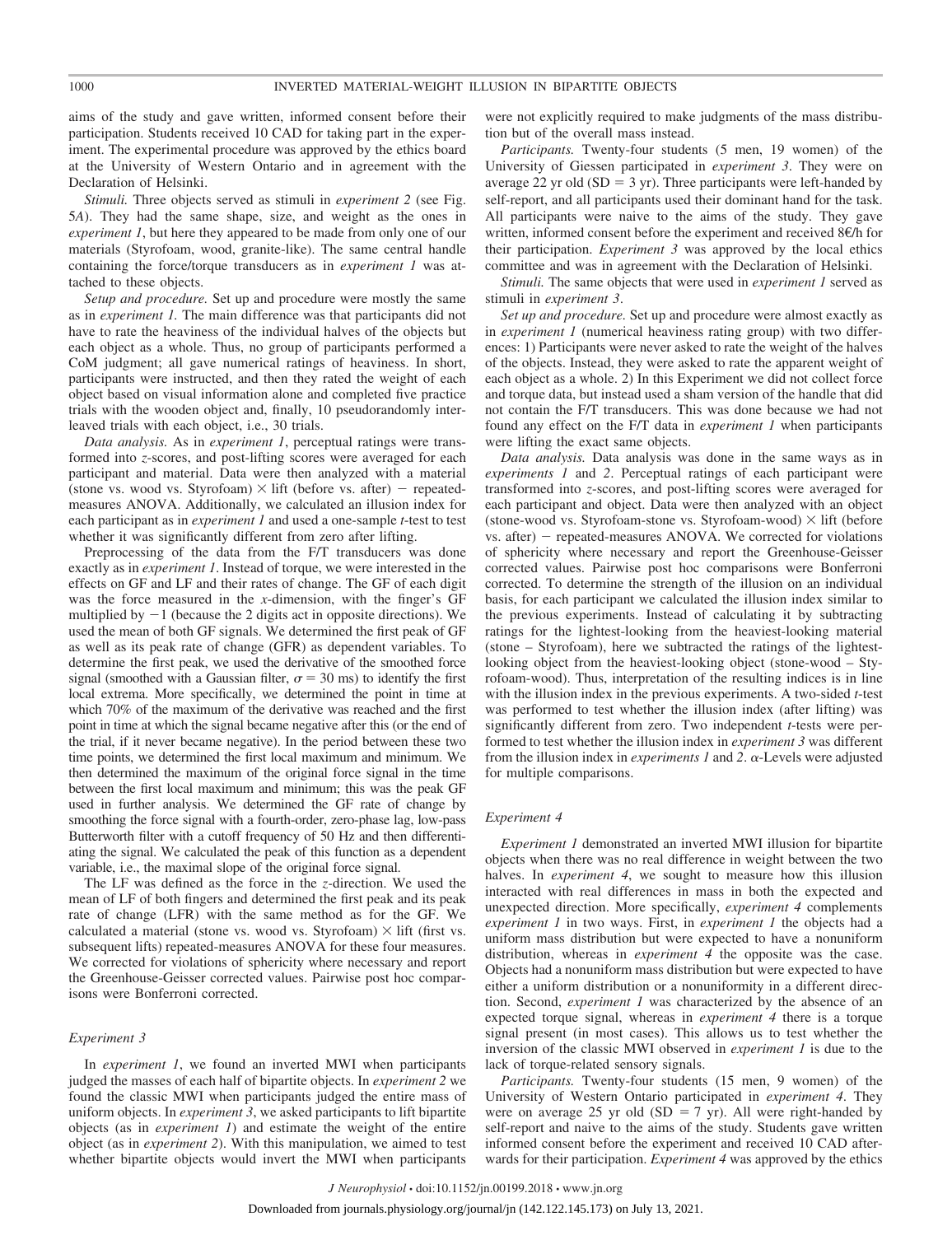board at the University of Western Ontario and was in agreement with the Declaration of Helsinki.

*Stimuli.* Five objects served as stimuli in *experiment 4*, four of which included a weight difference of 100 g between the two halves. We chose a weight difference of 100 g because this is similar to the difference that participants perceived on average in *experiment 1*. For a 400-g object, a CoM shifted 0.82 mm to one side (as we found for the Styrofoam-stone object in *experiment 1*) transfers to a weight difference of 128 g between the two halves. Therefore, we wanted to test how participants would perceive a weight difference of 100 g within one object.

Three of the objects were bipartite; they appeared to be made of stone and Styrofoam. In one of these, the Styrofoam-side was artificially made 100 g heavier than the stone side (250 vs. 150 g); i.e., the weight distribution was in the unexpected direction. In another bipartite object, the weight distribution was in the expected direction (although the difference was not as large as it would be for real materials); i.e., the stone side was 100 g heavier than the Styrofoam side. To be able to make within-participant comparisons, we additionally used the stone-Styrofoam object from *experiment 1*, i.e., with an equal weight distribution. We also had one object that appeared to be uniformly made of stone but contained a weight difference of 100 g between the two halves, as well as one object that appeared to be uniformly made of Styrofoam, but contained the same weight difference. We chose only to use stone and Styrofoam in *experiment 4* to reduce the number of objects and because they produced the largest effects in *experiments 1* and *2*.

*Set up and procedure.* Set up and procedure were the same as in *experiment 1*, and participants had to give numerical heaviness ratings of the halves of the objects. Different from *experiment 1*, not all objects were placed on the table before the experiment, only the object that was judged during a given trial. Before the experiment, participants rated the expected heaviness of the halves of the two uniformlooking objects and of one bipartite object. Because the three bipartite objects were visually identical, we did not obtain separate ratings of the prior expectations for them. We counterbalanced between participants which bipartite object was rated before lifting. In short, participants were instructed, and then they rated the weight of the halves of two uniform objects and one bipartite object based on visual information alone and then completed five practice trials with the wooden object and, finally, 10 pseudorandomly interleaved trials with each object, i.e., 50 trials.

*Data analysis.* As in *experiments 1* and *2*, perceptual ratings were transformed into *z*-scores. In this experiment, post-lifting scores were averaged for each participant, object half, and object. To determine whether participants expected and perceived a weight difference in each of the objects, we calculated a paired-sample *t*-test for each object to compare the ratings of both halves. We compared the strength of significant effects in different objects by determining the average difference score (between object halves) for each participant and calculating paired-sample *t*-tests. Bonferroni correction was applied in case of multiple comparisons.

We used the same setup with the F/T transducers in this experiment as in the first two to keep everything as comparable as possible. Here, however, we were interested mostly in the perceptual effects. Unlike the other two experiments, in which the motor system could in principle learn the weight (distribution) over the course of the experiment due to a fixed association between a given material and its weight, the material was not diagnostic for the weight in *experiment 4* because identical-looking halves varied in weight. Therefore, we did not predict any specific effect on the initial force measures. However, we were interested in how participants would counteract real weight differences when lifting the objects. Therefore, we investigated the initial torque during the loading phase as well as the median of the torque signal during the holding phase. Preprocessing of the F/T data was carried out in the same way as in *experiment 1*. To simplify interpretation, we aligned the torques across different orientations of each object such that positive torques always corresponded to rotations toward the heavier side and negative torques toward the lighter side. In case of the bipartite object with a uniform weight distribution, i.e., where no side was heavy, we aligned the torques measures so that a torque toward the heavier-looking side is positive. For statistical analysis, we used one-sample *t*-tests to test whether the mean was different from zero for the torque measures.  $\alpha$ -Levels were adjusted for multiple comparisons, following the Bonferroni method.

## **RESULTS**

## *Experiment 1*

*Perception.* Figure 3*A* shows the averaged standardized numerical ratings for the different materials and objects, respectively. Unsurprisingly, and irrespective of the object, stone was expected to be heavier than wood and wood heavier than Styrofoam. Interestingly, and in contrast to the standard MWI, even after participants had lifted the objects, they on average continued to experience stone as feeling heavier than wood and wood as feeling heavier than Styrofoam. In fact, all materials had the same weight, so any perceived differences were illusory. This illusory weight difference was smaller than the difference in participants' pre-lift expectations but remained present over the course of the experiment.

A similar pattern of results was observed for the group of participants judging the perceived horizontal CoM location. Figure 3*B* shows a sketch of the side view of each object. The veridical CoM was always at the geometric center of the object. The dotted lines show the locations where the CoM would lie if the materials were real granite, oak wood, and Styrofoam. Interestingly, participants (on average) expected the CoM of each object (gray thick line) to be very close to the CoM of real materials, suggesting that they have good internalized representations of the relative densities of materials. After the objects were lifted, the perceived CoM shifted toward the veridical CoM but still remained on the side of the heavierlooking material (i.e., the heavier-looking material was reported to be heavier).

Fig. 3*C* shows the average expected and perceived weight of the three materials from all participants. The material  $\times$ lift  $\times$  task mixed-design ANOVA confirmed the above observations with a significant main effect of material (statistics can be found in Table 1). Styrofoam was rated significantly lighter  $[-1.21 \pm 0.09$  (means  $\pm$  SE)] than stone (0.96  $\pm$  0.10) and wood ( $-0.04 \pm 0.07$ ) and wood significantly lighter than stone (all  $P < 0.001$ , adjusted  $\alpha = 0.0167$ ). Ratings before lifting were significantly lower  $(-0.31 \pm 0.06)$  than after lifting  $(0.11 \pm 0.03)$ . Although all materials had the same weight, they were not only expected but also perceived to differ in their weight. That means our objects induced a weight illusion but in the opposite direction of the classic MWI. The ANOVA also revealed a significant interaction such that the difference between the materials was larger before than after lifting, i.e., the weight difference was expected to be larger than it felt.

Because we used two different perceptual measures, we were interested in whether we would find a difference between the two groups and introduced this as a third factor in our ANOVA. Indeed, we found a main effect of judgment type. Numerical ratings resulted in on average smaller values  $(-0.22 \pm 0.44)$  than the CoM judgments  $(0.03 \pm 0.04)$ . Furthermore, we found a significant interaction between task and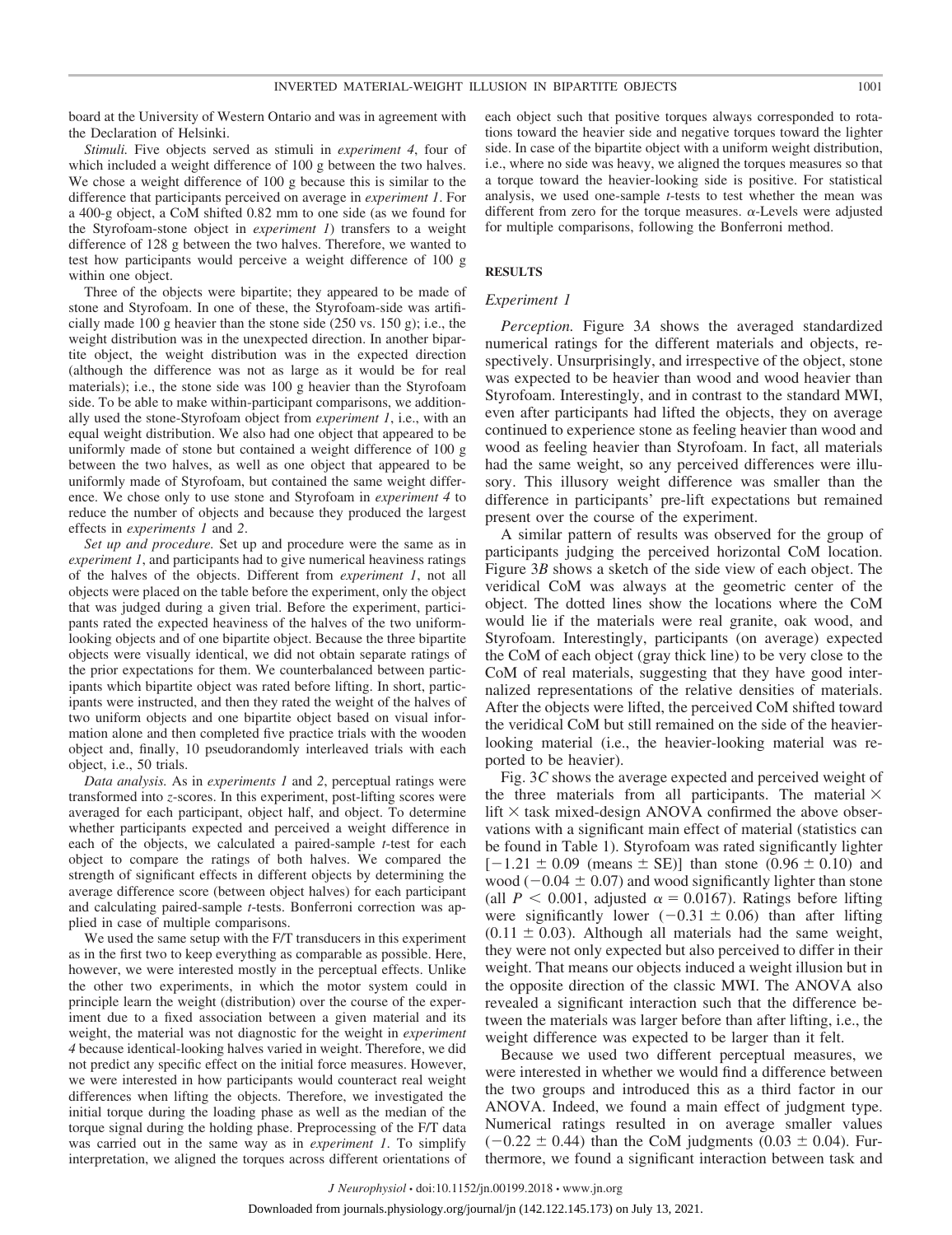## 1002 INVERTED MATERIAL-WEIGHT ILLUSION IN BIPARTITE OBJECTS



Fig. 3. Perceptual results of *experiment 1*. A: mean standardized heaviness ratings for each material (color) before lifting (shaded area) and after each subsequent lift in separate plots for each object. Data are averaged across participants, who gave a numerical heaviness rating; error bars show 95% confidence intervals. *B*: side views of the 3 objects together with the horizontal position of the veridical center of mass (CoM; thin black line), the position at which the CoM would be if the materials were real (dotted line), and the mean expected CoM position (as rated before lifting; gray line) and perceived CoM position (after lifting; thick black line). Data were averaged across trials and participants, who were asked to judge the CoM. Error bars show 95% confidence interval between participants. *C*: standardized ratings averaged for each material across all participants, trials, and objects before (shaded area) and after lifting. \*Significant differences between the perceived heaviness of the materials as well as between the perceived heaviness before and after lifting. *D*: illusion index before vs. after lifting (perceived heaviness of stone – Styrofoam) for each participant in *experiment 1* ( $\bullet$ ) and *experiment 2* ( $\circ$ ), in which uniform-looking objects with a stone or Styrofoam appearance were used as stimuli to induce the classic material-weight illusion (MWI). Please note that the *x*- and *y*-axes are scaled differently here. This was necessary because the perceived differences (*y*-axis) are smaller than the expected differences (*x*-axis). Participants in the *top right* (and *bottom left*) quadrant experienced the inverted MWI (gray fields), whereas participants who experienced the classic MWI (white fields) fall in the *bottom right* (and *top left*) quadrant.

lift: The difference between expectation and perception was larger for the group that gave a numerical rating. There was no interaction between material and task and no three-way interaction between all factors. Whether the differences between the two tasks are related to perceptual differences, the different response format, or the different judgment type (e.g., judging a ratio or 2 independent judgments) or simply due to the fact that the response range was limited in one (CoM judgment) but not the other task is not clear from our data.

To determine the strength of the illusion on an individual basis, we calculated an illusion index for each participant. Figure 3D shows this index before and after lifting for each participant. The overwhelming majority of our 49 participants both expected and perceived stone to be heavier than Styro-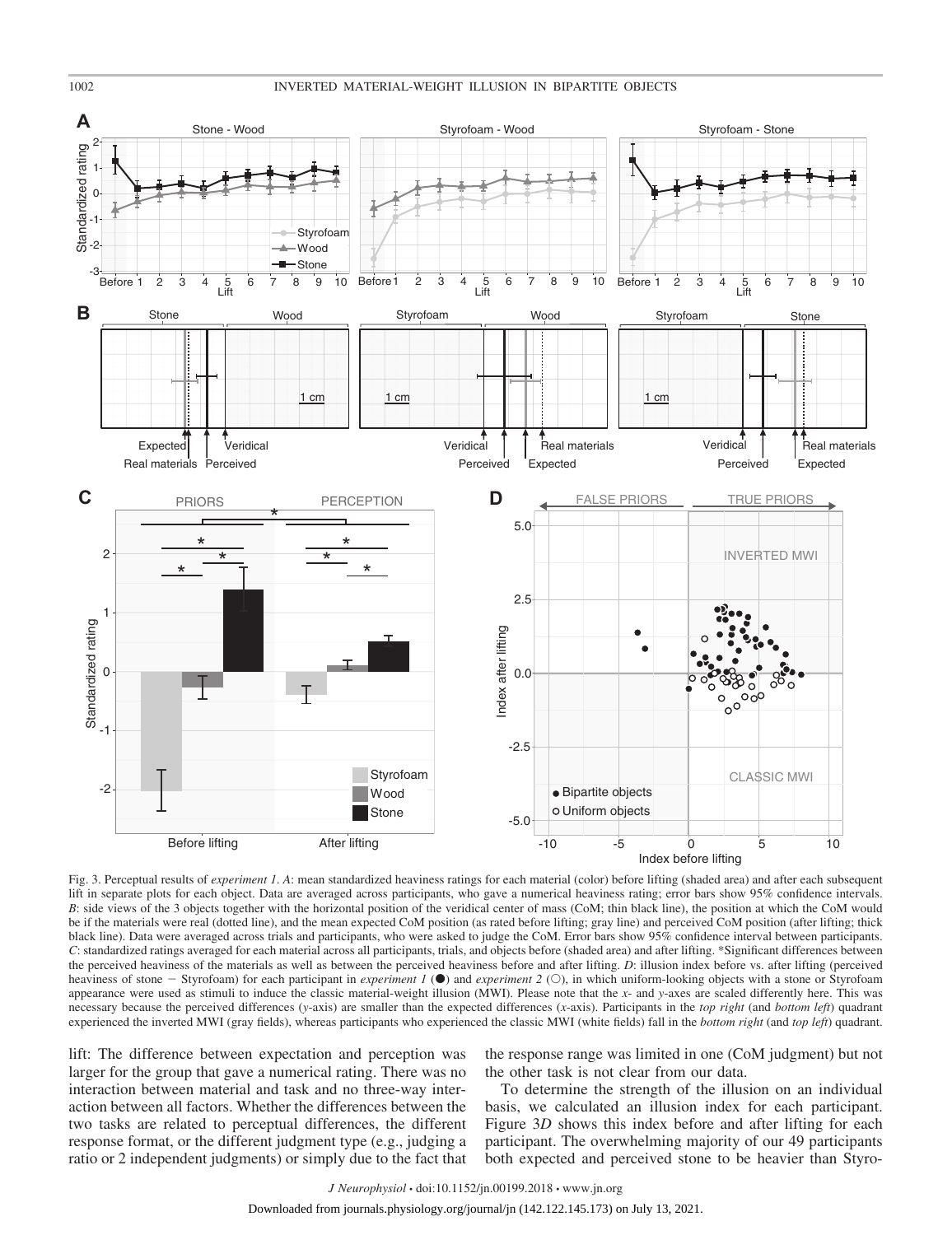Table 1. *Results of the mixed-design and repeated-measures ANOVAs of experiment 1*

| Measure (Factor)       | $df_1$         | $df_2$ | F      | P Value    |
|------------------------|----------------|--------|--------|------------|
| Heaviness rating       |                |        |        |            |
| Material               | 1.52           | 71.23  | 122.10 | $< 0.001*$ |
|                        |                |        |        |            |
| Lift                   |                | 47     | 26.01  | $< 0.001*$ |
| Task                   |                | 47     | 17.18  | $< 0.001*$ |
| Material $\times$ Lift | 1.33           | 62.41  | 38.34  | $< 0.001*$ |
| Material $\times$ Task | 1.52           | 71.2   | 0.42   | 0.656      |
| Lift $\times$ Task     |                | 47     | 19.07  | $< 0.001*$ |
| 3-way interaction      | 1.33           | 62.41  | 1.28   | 0.283      |
| Heaviness rating       |                |        |        |            |
| Object                 | $\mathfrak{D}$ | 46     | 77.24  | $< 0.001*$ |
| Lift                   |                | 23     | 24.98  | $< 0.001*$ |
| Object $\times$ Lift   | 1.31           | 30.09  | 45.42  | $< 0.001*$ |
| Peak torque Y          |                |        |        |            |
| Object                 | 2              | 96     | 0.82   | 0.442      |
| Lift                   |                | 48     | 0.69   | 0.410      |
| Object $\times$ Lift   | 1.51           | 72.24  | 0.22   | 0.736      |

\*Significant effects in the ANOVAs.

foam; i.e., they experienced an inverted material-weight illusion (Fig. 3*D*, *top right*). Some participants experienced no illusion after lifting (points that lie on the horizontal axis), and only one participant had a negative illusion index after lifting. A two-sample *t*-test showed that, overall, the illusion index after lifting was significantly larger than zero  $[t(48) = 8.03]$ ,  $P < 0.001$ ].

In summary, our results show that bipartite objects that appear to be made of different materials, but which in reality have a uniform mass distribution, elicit a strong weight illusion. In contrast to the well-known MWI for uniform objects, bipartite objects lead to an inverted illusion in which heavierlooking materials feel heavier and lighter-looking materials feel lighter. Thus, prior expectations and sensory information about weight seem to have been integrated into a common heaviness percept.

*Torque.* Previous studies on the material (Buckingham et al. 2009) and size weight illusion (Flanagan and Beltzner 2000) found differences in load or grip force measures based on objects' visual appearance only in the first trial (not subsequent trials), because the motor system must rely on prior expectations based on the visual appearance of the object in the first but not in later trials. Thus, we were expecting a similar pattern for the measured torque. More specifically, we would expect a negative torque in the first trial and no torque in later trials. However, we did not find an effect of object, lift, or their interaction on torque (see Fig. 4). An additional one-sample *t*-test showed that the net torque was not significantly different from zero  $[t(48) = -0.35, P = 0.731]$ .

Thus, contrary to the perceptual illusion, there was no effect of the visual appearance of the objects on the motor system. There are several possibilities for the discrepancy between perceived weight and weight expectations as measured through applied forces and resulting torque. The two systems could rely on different types of information, whereby the motor system seems to have access to more accurate information in this case. Another possibility is that materials are not an effective cue for producing an anticipatory torque. Salimi et al. (2003) investigated how well lifting forces could be adjusted in response to different types of information signaling an objects' CoM. They found shape and size to be good cues to the CoM, whereas a

verbal instruction or an artificial visual cue (colored dot) is less effective. However, it is difficult to explain why materials should be an effective cue to the overall mass (Buckingham et al. 2009) but not to mass distribution. In this regard, it is interesting to note that a study by Crajé et al. (2013) found that participants could not adjust the initial torque based on visual information about density. Finally, we cannot exclude the possibility that the measures we used were not sensitive enough to capture the effects of expected material differences on the motor system.

## *Experiment 2*

*Perception.* We were able to replicate the classic MWI with the objects used in our experiment. Results of the perceptual rating are depicted in Fig. 5*B*. Before lifting the objects, participants expected the Styrofoam object to be lighter  $[-2.93 \pm 0.17$  (means  $\pm$  SE)] than the wooden object  $(-1.22 \pm 0.16)$  and the wooden object to be lighter than the stone object  $(0.60 \pm 0.34;$  all  $P < 0.001;$  adjusted  $\alpha = 0.0167$ ). After they had lifted the objects, this pattern reversed; stone was on average perceived to be lighter  $(-0.03 \pm 0.06)$  than Styrofoam  $(0.34 \pm 0.06, P = 0.001)$  and wood  $(0.25 \pm 0.05, P < 0.001)$ . The difference between the latter two was not significant  $(P =$ 0.335). Besides the significant interaction between material and pre- versus post-lifting (for details, see Table 2), the ANOVA also revealed a significant main effect of the material and a significant main effect of lift. They were presumably driven by the fact that the expected differences between materials were much larger than the perceived differences reported after lifting. As in *experiment 1*, we calculated an illusion index for each participant. Results are shown in Fig. 3*D*. The majority of participants lie in the lower right quadrant; i.e., they experienced the classic MWI. A few participants lie on the horizontal axis; i.e., they did not experience an illusion, and one participant experienced an inverted MWI. A one-sample *t*-test showed that the illusion index after lifting was



Fig. 4. Mean peak torque around the *y*-axis in first (shaded) and subsequent lifts. An initial rotation toward the lighter-looking side is indicated by negative values; positive values indicate a rotation toward the heavier-looking side. No rotation would result in a torque of zero. Error bars show 95% confidence intervals.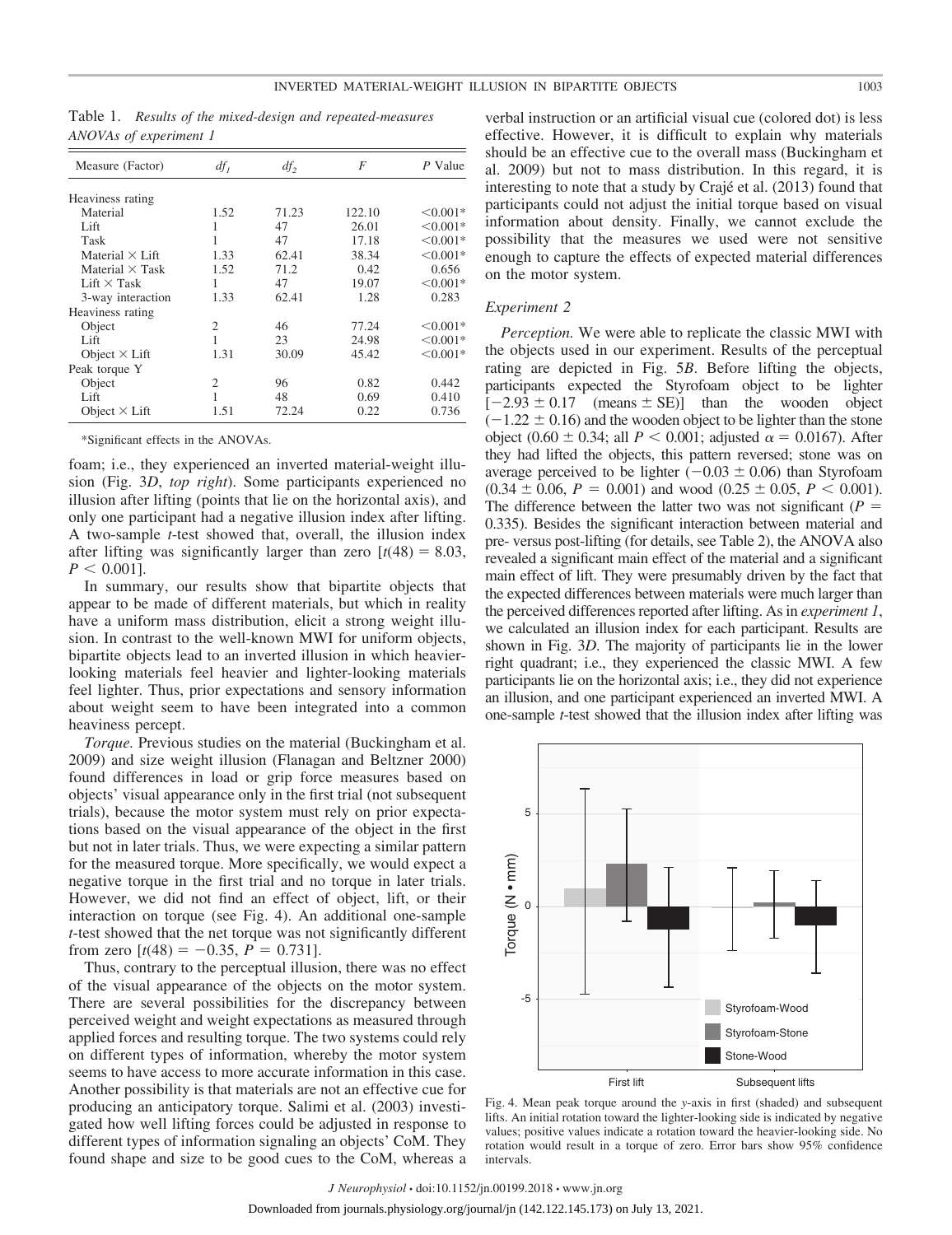

Fig. 5. Stimuli and main results of *experiment 2*. *A*: the 3 objects used to test the classic material-weight illusion (MWI). All have the same mass, size, and shape but appear to be made of different materials (stone, Styrofoam, and wood). *B*: results of the perceptual rating. Bars on the *left* (shaded area) represent prior expectations, i.e., ratings before lifting; bars on the *right* represent reported heaviness, i.e., ratings after lifting. The *y*-axis shows mean ratings in *z*-scores; the lower the score the lighter the object appeared, and the higher the score the heavier it appeared. Bars show mean across participants; error bars, 95% confidence intervals. *C*: mean peak grip force (GF) for different materials in first and subsequent lifts. *D*: mean peak rate of change of GF for different materials in first and subsequent lifts. *E*: mean peak load force (LF) for different materials in first and subsequent lifts. *F*: average peak rate of change of LF for different materials in first and subsequent lifts. All error bars show 95% confidence intervals. GFR, grip force rate of change; LFR, load force rate of change.

significantly smaller than zero  $[t(23) = -3.74, P = 0.001]$ . This figure also shows that the classic MWI seems to be smaller in size than the inverted MWI we found in bipartite objects. This observation was confirmed by a two-sample *t*-test that showed a significant difference  $[t(70.87) = 3.69, P < 0.001]$  between the absolute values of the illusion index in the two groups of participants (*experiment 1* vs. *experiment 1*).

Taken together, the results of the perceptual ratings suggest that the findings of *experiment 1* cannot be explained by the specific shape, weight, or materials we used here. When appearing to be made of one uniform material (*experiment 1*), the same objects elicited the classic MWI, where heavierlooking materials (stone) are perceived to be lighter than lighter-looking materials (Styrofoam). This perceptual illusion was experienced by the majority of participants and lasted throughout the experiment. Thus, the inverted MWI in *experiment 1* is presumably related to the fact that the objects appeared bipartite.

*Forces.* In accord with previous literature (Buckingham et al. 2009; Flanagan and Beltzner 2000), we analyzed the peaks of GF and LF and their rates of change to test whether they would be scaled to the expected weight in the first lift and then adjusted to the actual weight (i.e., no difference between materials) in all subsequent lifts. Such an effect could show up as an interaction between material and lift in the ANOVAs. This is indeed what we found for three of the four variables (all

except LF; see Fig. 5,*C*–*F*, and Table 2). More specifically, for the peak GF (Fig. 5*C*), we found a significant main effect of material; GF was smaller overall for the Styrofoam object  $[7.14 \pm 0.68 \quad N \quad (means \pm SE)]$  than for the wooden  $(7.89 \pm 0.83 \text{ N}, P = 0.012)$  and stone objects  $(8.62 \pm 0.82 \text{ N},$  $P = 0.001$ ). This difference was present in the first lift (Styrofoam vs. stone:  $P = 0.001$ ; Styrofoam vs. wood:  $P =$ 0.010) and only for the stone-Styrofoam comparison also for later lifts  $[P = 0.010;$  all other  $P > 0.0167$  ( = adjusted  $\alpha$ )]; i.e., there was a significant interaction effect. There was no main effect of lift on the peak GF. A similar pattern was also observed for the peak rate of change of the GF (see Fig. 5*D*). We found an interaction between material and lift; the rate of change was lower for Styrofoam (47.96  $\pm$  5.64 N/s) compared with stone (78.86  $\pm$  8.83 N/s,  $P = 0.001$ ) and compared with wood  $(63.64 \pm 7.90 \text{ N/s}, P = 0.007)$  in the first lift but not in later lifts  $[P > 0.0167$  ( = adjusted  $\alpha$ )]. Thus, the significant main effect of material was due only to the differences in the first lift. There was no main effect of lift. We found the same pattern of results for the peak LF rate, a main effect of material, and an interaction effect (see Fig. 5*F*); the rate of change was lower for Styrofoam (44.80  $\pm$  3.67 N/s) compared with stone  $(60.16 \pm 4.64 \text{ N/s}$ ,  $P = 0.002)$  and compared with wood  $(59.91 \pm 4.77 \text{ N/s}, P \le 0.001)$  in the first lift, but not in later lifts [all  $P > 0.0167$  ( = adjusted  $\alpha$ )]. For the peak LF, we found no significant effect of material, lift, or their interaction,

*J Neurophysiol* • doi:10.1152/jn.00199.2018 • www.jn.org

Downloaded from journals.physiology.org/journal/jn (142.122.145.173) on July 13, 2021.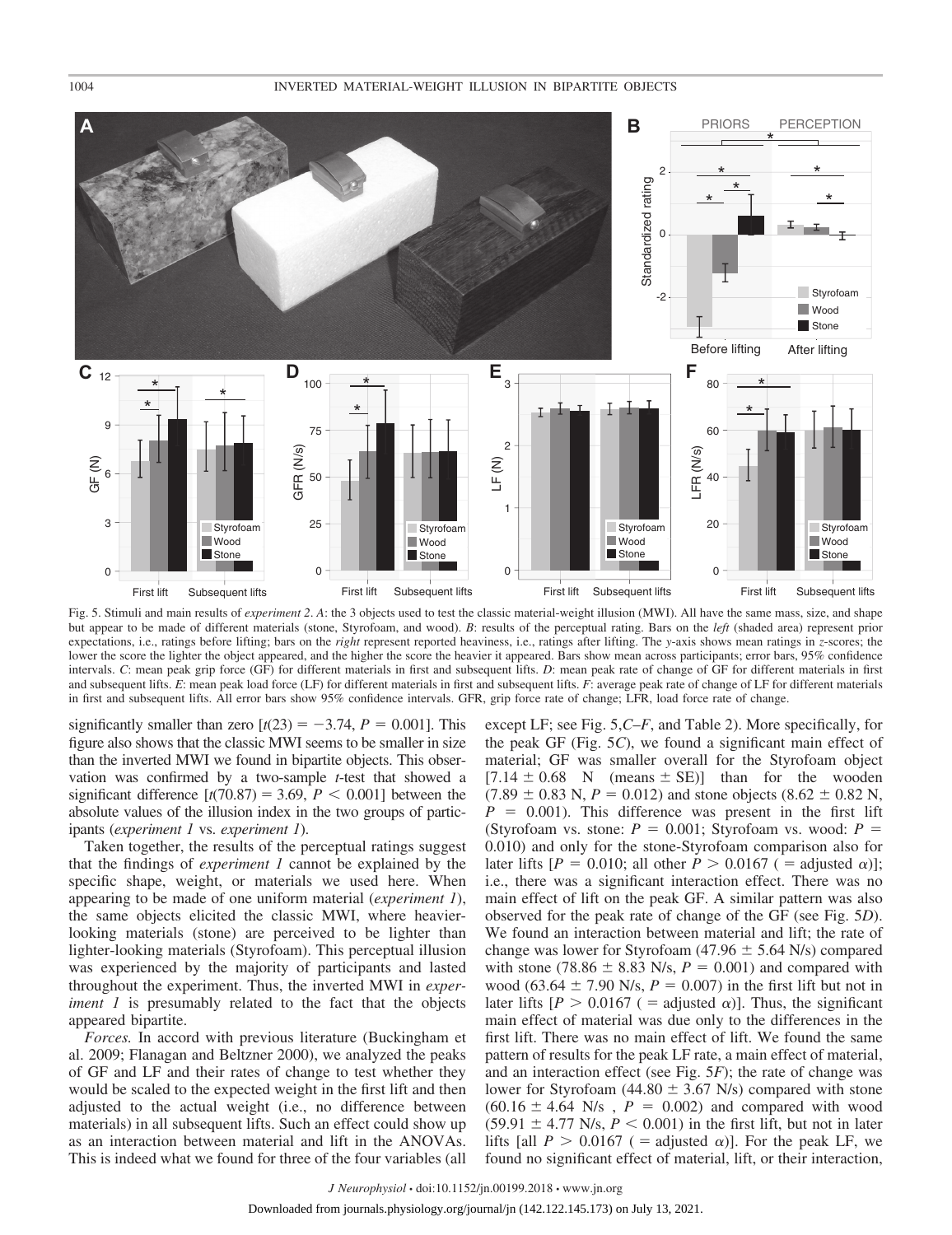Table 2. *Results of the repeated-measures ANOVAs of experiment 2*

| Measure (Factor)       | $df_1$         | $df_2$ | F     | $P$ Value  |
|------------------------|----------------|--------|-------|------------|
| Heaviness rating       |                |        |       |            |
| Material               | 1.52           | 34.99  | 54.36 | $< 0.001*$ |
| Lift                   | 1              | 23     | 53.09 | $< 0.001*$ |
| Material $\times$ Lift | 1.36           | 31.26  | 75.32 | $< 0.001*$ |
| Peak GF                |                |        |       |            |
| Material               | $\overline{2}$ | 46     | 9.58  | $< 0.001*$ |
| Lift                   | 1              | 23     | 0.51  | 0.484      |
| Material $\times$ Lift | $\overline{c}$ | 46     | 7.90  | $0.001*$   |
| Peak GFR               |                |        |       |            |
| Material               | 1.53           | 35.08  | 10.41 | $0.001*$   |
| Lift                   | 1              | 23     | 0.00  | 0.969      |
| Material $\times$ Lift | $\overline{2}$ | 46     | 9.44  | $< 0.001*$ |
| Peak LF                |                |        |       |            |
| Material               | $\overline{2}$ | 46     | 2.25  | 0.117      |
| Lift                   | 1              | 23     | 1.64  | 0.214      |
| Material $\times$ Lift | $\overline{2}$ | 46     | 0.82  | 0.447      |
| Peak LFR               |                |        |       |            |
| Material               | $\overline{2}$ | 46     | 9.40  | $< 0.001*$ |
| Lift                   | 1              | 23     | 3.62  | 0.070      |
| Material $\times$ Lift | $\overline{c}$ | 46     | 8.12  | $< 0.001*$ |

GF, grip force; GFR, grip force rate of change; LF, load force; LFR, load force rate of change. \*Significant effects in the ANOVAs.

presumably because the variation was overall very small (see Fig. 5*E*).

Overall, we have replicated Buckingham et al. (2009), showing that the perceptual illusion appears to be dissociated from the forces applied when the objects are lifted. Initial forces in the first trial are scaled to the expected weight of the object based on prior assumptions about material properties; i.e., more force is applied faster to objects that appear to be heavier (stone) than to ones that appear lighter (Styrofoam). After the first trial, forces are adjusted to the actual mass of the object, which was the same for all materials; i.e., there were no differences between materials in the later trials. There were two exceptions. We did not find an effect for the LF [nor did Buckingham et al. (2009); this measure might simply not be sensitive], and we found a difference between the peak GF for Styrofoam and stone objects not only for the first but also later lifts. This is surprising, given that the actual mass of the object was exactly the same.

#### **A B** FALSE PRIORS TRUE PRIORS PERCEPTION \* 5.0 2 \* INVERTED MWI \* \* 2.5 Standardized rating Standardized rating 1 ndex after lifting Index after lifting  $\Omega$ 0.0 -1 -2.5 Styrofoam-Wood CLASSIC MWI -2 Styrofoam-Stone Stone-Wood -5.0 Before lifting After lifting -10 -5 0 5 10 Index before lifting

## *Experiment 3*

*Perception.* The expectations of the participants were in line with what we found in *experiments 1* and *2* (see Fig. 6*A*). The stone-wood object was expected to be heavier than the other two objects, and the Styrofoam-stone object was expected to be heavier than the Styrofoam-wood object. Differences between all objects were significant before lifting (all  $P < 0.001$ , adjusted  $\alpha = 0.0083$ ). These large differences were also responsible for a main effect of object in the repeated-measures ANOVA  $[F_{(2, 46)} = 62.64, P > .001]$ . After the objects were lifted they were rated heavier overall [main effect of lift:  $F_{(1, 23)} = 70.43, P \le 0.001$ . In addition to the main effects, we also found a significant interaction between the factors object  $\times$  lift [ $F_{(2, 46)} = 53.73, P \lt 0.001$ ]. After participants had lifted the objects, they were not perceived as varying in weight [all  $P > 0.0083$  ( = adjusted  $\alpha$ )]. Thus, when bipartite-looking objects are lifted (like in *experiment 1*) but the overall weight of the objects is rated (like in *experiment 2*), participants experienced no weight illusion, neither the classic nor the inverted MWI. Figure 6*B* shows the illusion index before and after lifting for each participant. Most participants lay on the horizontal axis, i.e., they experienced no illusion, whereas some individuals experienced an inverted MWI (Fig. 6*B*; *top right*) or classic MWI (Fig. 6*B*; *bottom right*). A one-sample *t*-test confirmed that on average the illusion index after lifting was not significantly different from zero  $[t(23) = 0.15, P =$ 0.89]. We conducted an additional Bayesian one-sample *t*-test using JASP (JASP Team 2018) to confirm this null effect. Indeed, we found that the data are 4.61 times more likely under the null hypothesis ( $BF_{01} = 4.614$ ). The illusion index was significantly different from the illusion index in *experiments 1*  $[t(71) = 5.13, P > 0.001, \text{ adjusted } \alpha = 0.0167] \text{ and } 2$  $[t(46) = -2.83, P = 0.007]$ . This result is very interesting because the same objects led to a strong weight illusion in *experiment 1*. The only difference between the two experiments was that here, instead of judging the mass distribution, participants had to judge mass. Remarkably, this same task of judging mass, on the other hand, also led to a weight illusion in *experiment 2*, but in the opposite direction. It almost appears as if the two illusions canceled each other in *experiment 3*, resulting in an average of no illusion. It might also be that separate mechanisms are responsible for the diverging effects

> Fig. 6. Results of *experiment 3*. *A*: standardized ratings averaged for each object across all participants and trials before (shaded area) and after lifting. \*Significant differences between the perceived heaviness of the objects as well as between the perceived heaviness before and after lifting. Error bars show 95% confidence interval between participants. *B*: illusion index before vs. after lifting (perceived heaviness of stone-wood object - perceived heaviness of wood-Styrofoam object) for each participant in *experiment 3*. The axes are scaled as in Fig. 3 to facilitate comparison. Note, however, that here we compare the heaviest- to the lightest- looking object, whereas in Fig. 3 the index is based on comparing the heaviest- to the lightest- looking material. As in Fig. 3, participants in the *top right* (and *bottom left*) quadrant experienced the inverted materialweight illusion (MWI) (gray fields), whereas participants who experienced the classic MWI (white fields) fall in the *bottom right* (and *top left*) quadrant.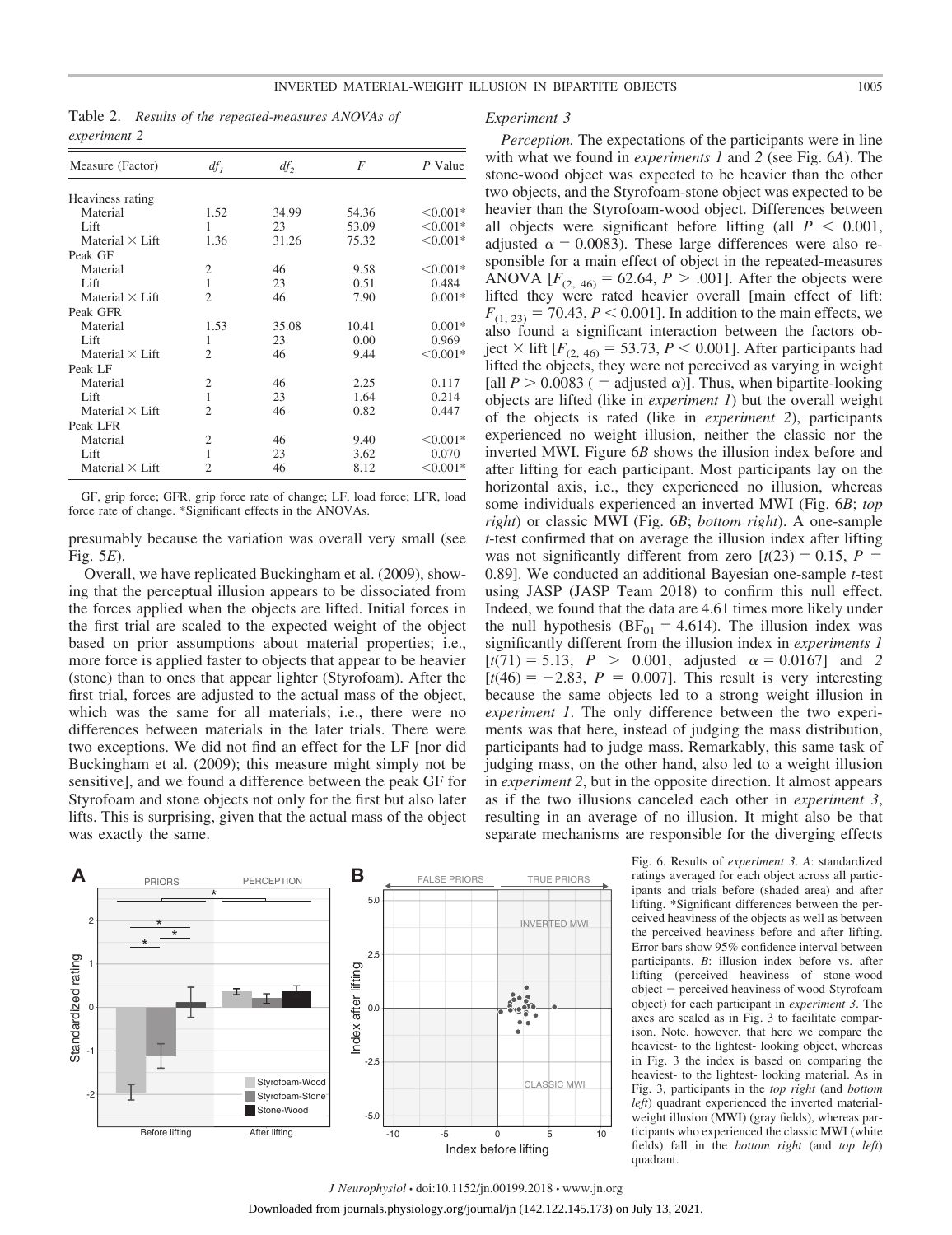in the three experiments or that there is a fundamental difficulty in integrating multiple weight or density estimates within a given object. Whatever the cause of the discrepancy of results, they suggest that the classic MWI diminishes in bipartite objects and that the inverted MWI seems to be related to judgments of mass distribution.

### *Experiment 4*

*Perception.* As in *experiment 1*, participants expected the Styrofoam half to be significantly lighter  $[-3.13 \pm 0.21]$ (means  $\pm$  SE)] than the stone half  $[0.50 \pm 0.30; t(24) =$  $-9.01$ ,  $P < 0.001$ ] in bipartite-looking objects (see Fig. 7). In contrast, participants did not expect a difference between the halves of uniform-looking objects (see Fig. 7). Because there was no difference in the ratings of any individual participant, we did not calculate the statistics on the group level for this comparison. These results confirmed that the appearance of the objects induce the expectations we intended.

Central to our research questions were the heaviness ratings after lifting the objects on each trial. For bipartite objects with a weight difference in the expected direction, i.e., stone heavier than Styrofoam, participants also perceived the stone half to be significantly heavier  $(0.46 \pm 0.05)$  than the Styrofoam half  $[-0.22 \pm 0.07; t(24) = -7.102, P < 0.001;$  see Fig. 7). However, if the weight difference was in the unexpected direction, i.e., Styrofoam was physically heavier than stone, both halves were perceptually equal  $[t(24) = -0.72, P = 0.476]$ . Thus, making the Styrofoam half 100 g heavier than the stone half seemed to cancel out the inverted MWI that we observed in *experiment 1*; heavy Styrofoam was perceived as heavy  $(0.19 \pm 0.05)$  as light stone  $(0.24 \pm 0.06)$ . This is similar to an experiment by Buckingham et al. (2009) in which making the heavier-looking object physically heavier (720 g) than the lighter-looking object (680 g) canceled out the classic MWI. Interestingly, in our experiment the perceptual difference between two identically weighted halves of a bipartite object was smaller than could be expected based on the results of *experiment 1* and did not reach significance  $[t(24) = -1.637, P =$ 0.115]. Styrofoam was perceived not to be significantly lighter  $(0.14 \pm 0.05)$  than stone  $(0.24 \pm 0.06)$ . This indicates that not only the weights of the two halves of the object lifted in a given trial but also the weight of the comparison objects lifted in previous trials were integrated into the heaviness percept. Participants reported a perceptual difference within the uniform-looking objects after lifting. For both objects, the physically heavier side was also perceived to be heavier (stone:  $0.31 \pm 0.07$ ; Styrofoam:  $0.35 \pm 0.07$ ) than the physically lighter side [stone:  $0.03 \pm 0.06$ ,  $t(24) = -3.43$ ,  $P = 0.002$ ; Styrofoam:  $0.09 \pm 0.05$ ,  $t(24) = -3.43$ ,  $P = 0.002$ ]. When comparing the perceived weight difference in the uniformlooking objects to the object with the expected difference in paired *t*-tests, we found that the expected weight difference was significantly larger than the unexpected weight difference (both  $P < 0.001$ , adjusted  $\alpha = 0.025$ ).

In summary, we found the largest perceptual difference when participants expected a difference, i.e., in bipartite objects with a heavy stone and a light Styrofoam half. Smaller but significant weight differences were perceived in uniform-looking objects, for which participants did not expect a weight difference. However, when a weight difference was expected (i.e., bipartite appearance) but was either absent or in the opposite direction, participants did not perceive a weight a difference. Our results are in support of the theory that weight perception is an integrative process in which prior expectations and incoming sensory information from lifting the target object, as well as an anchor from the comparison objects lifted in the previous trials, are integrated into a weight percept. Other studies show evidence that the perceived weight of an object is modulated by the weight of the object lifted in the previous trial (Maiello et al. 2018; van Polanen and Davare 2015). This



Fig. 7. Perceptual results of *experiment 4*. Perceptual ratings of the halves of each object before and after the 3 bipartite-looking objects are lifted (*left*) and the 2 uniform-looking objects (*right*). Results of the perceptual rating. Bars in the shaded areas represent prior expectations, i.e., ratings before lifting; bars in the unshaded areas represent reported heaviness, i.e., ratings after lifting. The *y*-axis shows mean ratings in *z*-scores; the lower the score the lighter the object appeared, and the higher the score the heavier it appeared. Bars show mean across participants; error bars, 95% confidence intervals. **\***Significant difference between the ratings of both halves of the object.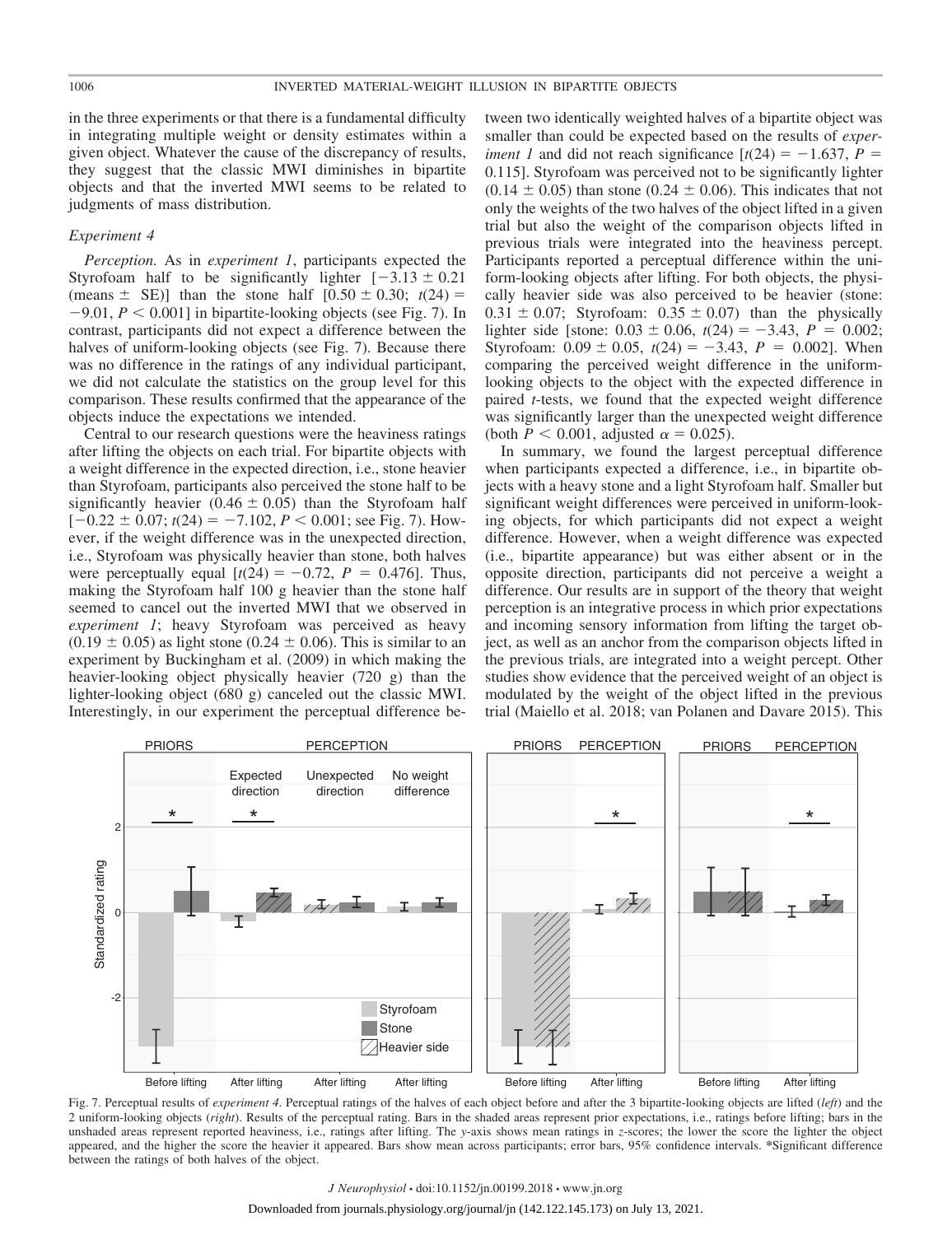might also be true for the perception of different weight distributions in consecutive trials, where the overall weight is constant as in our experiment. Such trial effects are likely the explanation for why we do not find an inverted MWI for the bipartite object with uniform weight distribution. However, we cannot exclude the possibility that we would have found an effect with a larger sample size (although the same sample size had sufficient power in the first 2 experiments).

*Torque.* The initial peak torque during the loading phase was completely driven by the weight differences between the two object halves in the first as well as all later trials (see Fig. 8*A*). Each object was initially tilted toward its heavier side (all *p* values  $\leq 0.001$ , adjusted  $\alpha = 0.005$ ). Only the bipartitelooking object with a uniform mass distribution showed no significant torque in the first  $[t(24) = 1.74, P = 0.095]$  or later lifts  $[t(24) = 1.36, P = 0.187]$ . Visually, all three bipartite objects have the same appearance, but there was either no torque, torque in the direction of the Styrofoam half, or torque in the direction of the stone half. Thus, the visual appearance had no influence on the initial torque. Results were the same when considering only the first bipartite-looking object that each participant lifted for the analysis. Whether this was due to the fact that the appearance of our objects was not indicative of their weight distribution or whether participants were more generally unable to counteract an uneven mass distribution in an anticipatory fashion is not clear from our data. Results from Crajé et al. (2013) suggest that participants can learn to adjust their grasp to reduce the initial tilt of objects with nonuniform density within few trials.

After the initial torque toward the heavier side of the objects, participants corrected their movement and reduced the torque during the holding phase of the movement (see Fig. 8*B*). Only for the object that appeared to be completely made of Styrofoam and the bipartite object with the unexpected weight distribution was there still a significant torque toward the heavier side [Styrofoam:  $t(24) = 4.10$ ,  $P < 0.001$ ; Unexpected:  $t(24) = 4.64$ ,  $P < 0.001$ ; all other *P* values  $< 0.01$  $($  = adjusted  $\alpha$ )]. This indicates that after the initial error signal, participants were able to adjust their grip to counteract the nonuniform density at least partly. Because we did not measure object tilt directly, however, we cannot say how strongly the objects were tilted during the holding phase.

## **DISCUSSION**

The main finding of this study is that the violation of an expected weight distribution leads to a novel weight illusion. In *experiment 1*, we found that in bipartite objects, for which one half looks significantly heavier than the other half, the heavierlooking side is perceived to be heavier when lifted, although the true mass of both sides is the same. This effect was robust over the whole duration of the experiment, in a large group of participants, and across two different perceptual judgments. Strikingly, this illusory effect in the opposite direction of the well-known MWI, in which equally weighted but heavierlooking objects feel lighter. *Experiment 2* ruled out the possibility that this inversion of the MWI was due to any other object property of our stimuli than their being bipartite. We replicated the classic MWI for uniform objects of the same size, weight, and materials as in *experiment 1*. When combining the bipartite stimuli of *experiment 1* with the perceptual task of *experiment 2* (estimating weight of entire objects), in *experiment 3* we found that no illusion was perceived (i.e., neither the classic nor the inverted MWI). Finally, in *experiment 4*, we tested whether prior expectations are integrated (as suggested by *experiment 1*, where the perceived weight lies in between prior and sensory estimate) or contrasted (as suggested by *experiment 2*, in which the perceived weight lies outside the range between prior and sensory estimate and in opposite direction of the prior) with sensory information if objects have a nonuniform weight distribution. Interestingly, and consistent with an integrative process, we found that the same weight difference of 100 g between the halves of an object can subjectively feel absent, small, or large, depending on the prior expectations of the weight distribution. A discrepancy between expected and actual weight distribution in opposite directions induced the illusion of a uniform weight distribution. In other words, making the lighter-looking side of a bipartite object 100 g heavier cancelled out the inverted MWI



Fig. 8. Torque measurements. *A*: mean initial peak torque around the *y*-axis during the loading phase in first and subsequent lifts. An initial rotation toward the heavier side is indicated by positive values; negative values indicate a rotation toward the lighter side. No rotation would result in a torque of zero. In the case of the object with equally weighted halves, positive torque values indicate a rotation toward the heavier-looking side. Error bars show 95% confidence intervals. \*Average value to be significantly different from zero. *B*: mean of the median torque around the *y*-axis during the holding phase of the movements in all lifts; same notation as in *A*.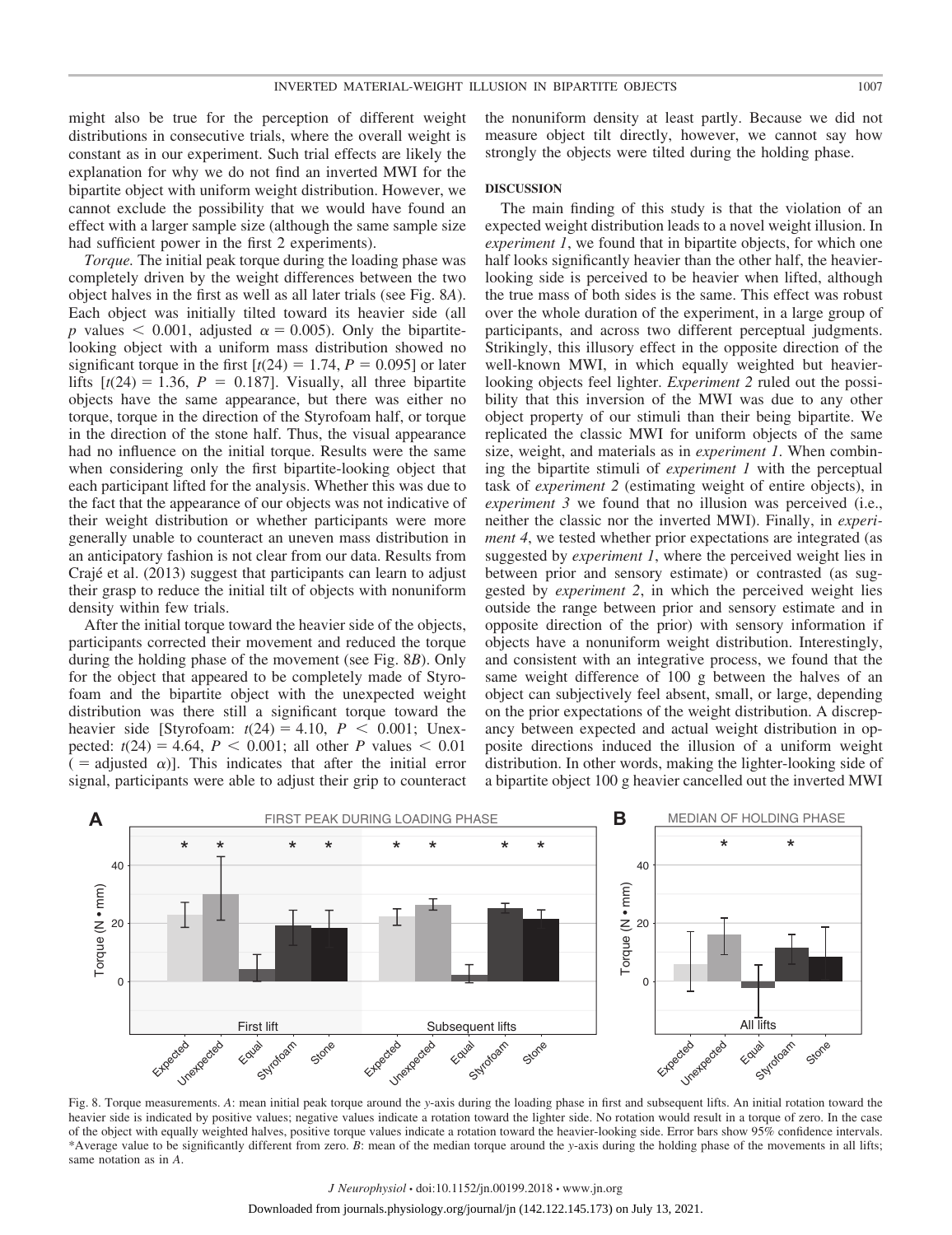so that both sides felt equally heavy. If the discrepancy between expected and actual weight distribution was smaller, i.e., when a uniform distribution was expected, the perceived difference between the sides was small. If, on the other hand, there was no discrepancy between expected and actual weight distribution (or at least both were in the same direction), the same 100-g difference was perceived to be very large. In comparison to the four objects with a nonuniform weight difference, a bipartite-looking object with equally weighted halves was not perceived to differ in weight (unlike *experiment 1*). This suggests that the weight distributions of reference objects experienced in the same context also affect subjective ratings, presumably by anchoring the range of the rating scale. In *experiments 1* and *4*, the scale was presumably anchored to the visual ratings as well as the weight of the wooden object used in the practice trials, which would predict no difference between the scales. In *experiment 4*, however, the rating scale may have additionally been anchored to the weight differences in the other stimuli. Specifically, although the absolute sensory reliability of the "no weight difference" judgment should be the same in both *experiments 1* and *4*, in the context that includes large real weight differences (i.e., *experiment 4*), the relative size of the sensory uncertainty distribution would be small compared with the total range of sensory signals experienced across objects. In contrast, when the same no weight difference judgment is compared across a set of objects all without any weight difference (as in *experiment 1*), the relative size of the uncertainty distribution of the no weight difference judgment would be large compared with the range of experienced sensory signals. When combined with the same prior, the narrower sensory estimate (in *experiment 4*) should lead to an overall estimate that is shifted further toward no weight difference.

The main question that arises from our results is why seemingly similar tasks (estimating weight in bipartite versus uniform objects) lead to opposing perceptual estimates: the inverted MWI, the classic MWI, or no illusion (as in *experiment 3*). Our results challenge existing theories of weight illusions. Not unexpectedly, the findings speak against the sensorimotor mismatch hypothesis; i.e., we did not find any systematic coupling between perception and action. Instead, for uniform-looking objects we replicated earlier findings (MWI: Buckingham et al. 2009; SWI: Flanagan and Beltzner 2000) that forces are tuned to the expected weight of the objects in the first trials and then adjusted to the actual mass, although the perceptual illusion persists. In case of bipartite objects, we found no effect in the first or later trials. Taken together, these findings do not support the sensorimotor mismatch hypothesis but instead suggest that the perceptual illusion is independent of the motor system. Results from *experiment 4* suggest that even on the first lift the grip is not scaled to counteract an anticipated torque; instead, a torque emerges (in case of an uneven mass distribution) and is then corrected. Presumably, participants followed the same strategy in *experiment 1*, with the only difference being that there was no torque signal to counteract. This might explain why we did not find the expected effect on the motor system in *experiment 1*. We cannot exclude the possibility that there was an effect, but our measures were not sensitive enough to capture it.

The classic MWI is often explained with a perceptual contrast resulting from the violation of expectations; e.g., a Styrofoam object is heavier than expected and thus feels even heavier than the same object with a stone appearance. If the expectations for bipartite objects are weaker than for uniform objects, one may expect to find the MWI to disappear, like we found in *experiment 3*. However, the same violation of expectations was present in *experiment 1*, yet this led to a percept shifted in the opposite direction of the classic illusion. Therefore, violation of expectations alone cannot explain the occurrence and direction of the classic and inverted MWI. Refining this theory by differentiating between violations of expectations about weight and expectations about a weight distribution may formally close that gap, but such an account lacks explanatory depth, as it remains unresolved as to why there should be differences between the two. It might be that expectations are stronger in one case than in the other (weight vs. weight distribution) or that the violation is stronger in one case. We do not see evidence for either in our data, and it is questionable how such a theory would account for the outcomes of all four experiments. However, a more systematic test of exactly that question is required. The classic MWI has been suggested to be an "anti-Bayesian" mechanism that marks outliers in the environment (Baugh et al. 2012). This idea would need to be refined for it to be able to explain why the anti-Bayesian mechanism does not apply in the case of weight distribution outliers. For example, it might be the case that the distribution of weights in the environment is much narrower than the distribution of weight distributions (or CoM positions); therefore, the experimentally modified uniform stimuli of the classic MWI fall far outside that range and will be marked as outliers, whereas the bipartite stimuli fall within the broad distribution and will be integrated with the prior. However, it is unclear why the bipartite objects would neither be marked as an outlier nor be integrated with the prior in case of weight judgments. Future studies should aim to test this refined theory.

In summary, potential explanations of the classic MWI in their current form fail to explain the inverted MWI in bipartite objects, as found in *experiment 1*. At the same time, the standard Bayesian integration framework can presumably account well for the inverted MWI in bipartite objects and the results of *experiment 4* (although we did not test this idea specifically) but fails to explain the classic MWI in uniform objects.

However, a modification of the standard Bayesian framework has been shown to successfully predict the related SWI. Peters et al. (2016) proposed a model that predicts the illusion as the result of Bayesian integration in a framework of multiple competing density priors (as proposed by Yuille and Bülthoff 1996) and the likelihood of incoming haptic information. These same authors recently proposed a similar mechanism underlying the classic MWI (Peters et al. 2018). Within this framework, the classic and inverted MWI may reflect two different estimates resulting from the same basic mechanism. Specifically, under normal circumstances and the assumption of uniform density, there is a strong relationship between a material's appearance and its weight, leading to a strong expectation that stone is heavier than Styrofoam by a specific amount. However, we might also experience a significant number of counterexamples such as objects that mimic a certain material, e.g., light objects with a fake-stone veneer, or objects covered with a different material, e.g., heavy objects covered in Styrofoam to protect them during transportation. Such alternative relationships between material appearance and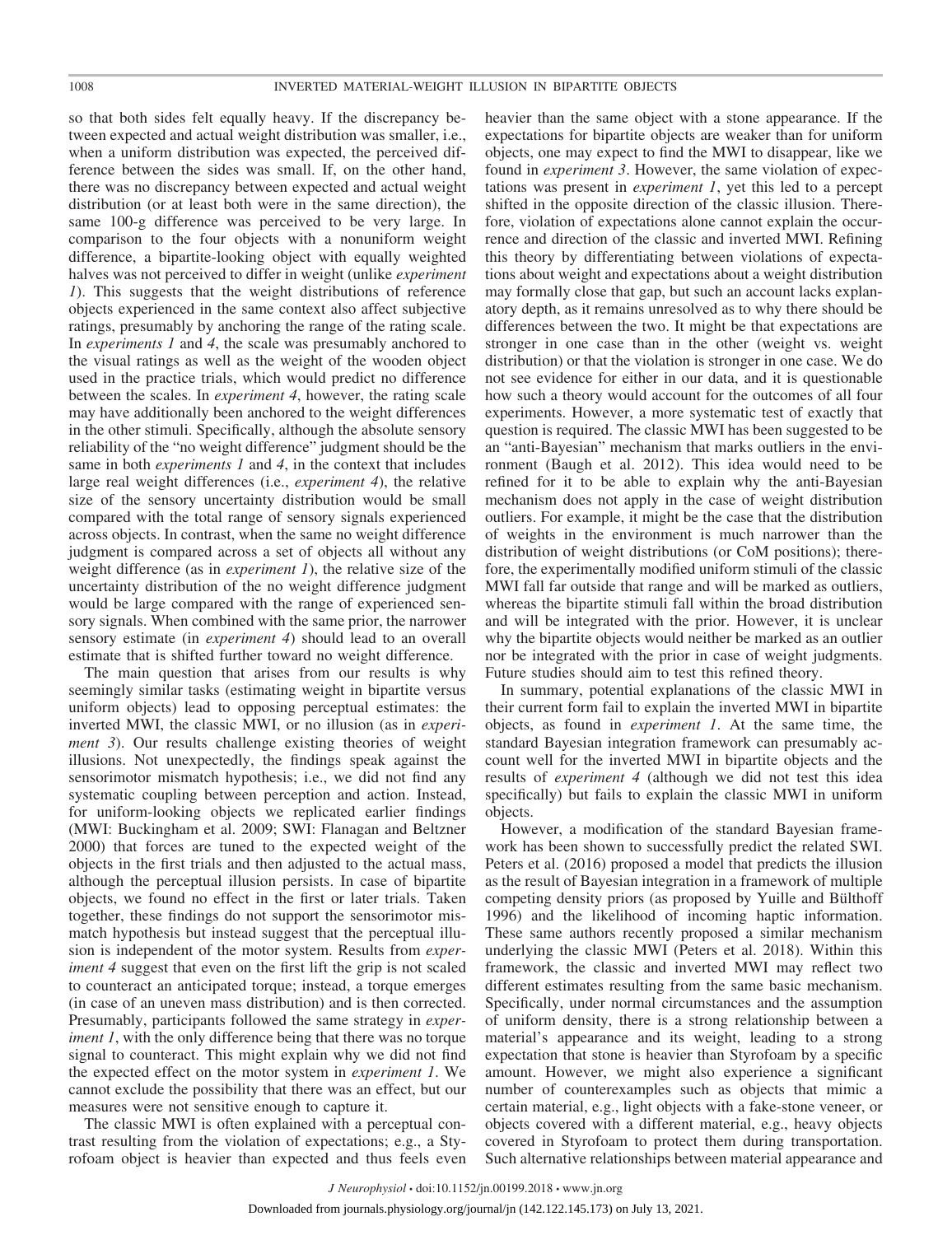weight could have distinct "atypical" priors, each representing competing expectations about the density relationships. Each of the competing expectations has an individual a priori probability and hence, results in a different likelihood of the incoming sensory information. As a result, there would be multiple competing posterior probabilities (1 for each expected density relationship), of which the maximum will be selected to produce a final weight estimate within the competitive prior framework. This is fundamentally different from the standard Bayesian explanation in which only one prior ("stone is heavier than Styrofoam") modifies the likelihood of the incoming sensory information and results in just one posterior probability. Only Bayesian integration of the likelihood of incoming sensory information given competing expectations and their prior probabilities can result in a percept shifted toward an a priori unlikely expectation, as Peters and colleagues (2016) have shown for the SWI.

Applied to our study, we may assume the same a priori probabilities of the different density relationships, because the expectations about materials were the same no matter whether the objects were bipartite or uniform. The fundamental difference between the two experiments was the type of sensory estimate required to make the perceptual judgment: an estimate of mass or an estimate of mass distribution. Although both mass and its first moment (distribution) contribute to the perception of weight, their sensory estimates may differ in reliability. For example, it may be that the haptic estimate of mass is more reliable than the haptic estimate of its distribution or vice versa. Therefore, our second assumption is that the sensory estimates of mass and mass distribution vary. Importantly, this refers to the reliability of the estimate by the sensorimotor system; therefore, it is unrelated to the force and torque measurements we took. Although both sensory estimates may influence perception in *experiments 1* and *2*, it is likely that their influence varies, depending on the task. The sensory estimate of mass distribution presumably has greater influence when object parts are judged in *experiment 1*. Given the same competing prior expectations (*assumption 1*) but differences in the reliability of the incoming sensory information (*assumption 2*), the likelihood of the sensory information will vary between *experiment 1* and *experiment 2*. Thus, the same Bayesian integration mechanism could result in different final weight estimates; it could be shifted toward the more likely a priori expectation that stone is heavier than Styrofoam in one case (*experiment 1*) and shifted toward the opposite (and a priori less probable) expectation that Styrofoam is heavier in *experiment 2*. A final weight estimate that falls somewhere between the opposing percepts could result if the relative influence of the two sensory estimates changes. This could happen, for example, when participants are asked to judge the weight of entire objects that appear to have a nonuniform weight distribution, as in *experiment 3*. In this case, the sensory estimate of mass distribution might have a larger influence than when the weight of uniform objects is judged. The results of *experiment 3* are in line with this idea.

An integration mechanism is in line with previous literature (Adams et al. 2004; Ernst and Banks 2002; Ernst and Bülthoff 2004; Kersten and Yuille 2003; Körding et al. 2004; Körding and Wolpert 2004; Langer and Bülthoff 2001; Sun and Perona 1998; Weiss et al. 2002) and in agreement with our data from the four experiments presented here. However, because this

model is only a post hoc explanation of our results, future studies should test it systematically. If the Bayesian account proposed by Peters et al. (2016) can explain the SWI (Peters et al. 2016), the classic MWI (*experiment 2* and Peters at al. 2018), the inverted MWI (*experiment 1*), the absence of an illusion (*experiment 3*), and weight perception in objects with a nonuniform weight distribution (*experiment 4*), one might also expect to find an inverted SWI in bipartite objects with unequally sized halves but equal weight distribution. Although it is technically challenging to produce objects that have a different volume but the same rotational momentum and the same mass in each half, this would be a powerful test of a shared underlying process. If there is an inverted SWI in bipartite objects, this would speak in favor of a common mechanism underlying different weight illusions and will potentially provide insights into weight perception in general.

Although only behavior was measured in this study, one can speculate about the neurobiological mechanisms underlying the findings. To make the visual judgement before the first lifting trial, prior knowledge about material classes and their associated properties needs to be activated. Classification of materials and their properties progresses along the ventral visual stream (Cant and Goodale 2007, 2009; Cavina-Pratesi et al. 2010a, 2010b; Hiramatsu et al. 2011). When the object is lifted, this visual information about materials needs to be transformed into motor commands. A whole network of brain areas is involved in even a simple two-finger grip to lift and hold an object as in our experiments. Gallivan et al.  $(2014)$ identified brain areas from whose activation pattern the texture and/or weight of an object can be successfully decoded during or before lifting the object. Their results suggest that premotor and primary motor cortex encode weight during planning and execution of lifting movements, whereas the somatosensory cortex represents weight information only after an object is touched. Interestingly, if the weight of an object could reliably be derived from its visual texture (either through knowledge about materials or associations between an object and its weight learned during the experiment), then ventral texturesensitive regions appeared to code information about the weight of the object. Thus, it seems likely that both dorsal and ventral visual networks are involved in the visuomotor transformations that anticipate the forces required to lift a heavy or light object. In our study, we found strong evidence that grip and load forces were scaled according to prior knowledge or sensorimotor memories in *experiment 2*. However, there may be differences in how well the forces can be adjusted to the overall weight or the distribution of weight. If the forces are not sufficiently adjusted a priori or such adjustment is not possible, e.g., because the texture is uninformative about the weight (as in *experiment 4*), grip force will be corrected online through cutaneous feedback. Such correction is very fast ( 100 ms; e.g., see Johansson and Westling 1984) and presumably highly automatic, although the underlying neural mechanisms are not yet well understood (for a review, see Johansson and Flanagan 2009). Future research is required to better understand the underlying neurobiology.

## **ACKNOWLEDGMENTS**

We thank J. Ladich for constructing the stimuli, H. Yang for technical support, L. Li, M. Ho, S. Honnefeller, and J. Kleis for help with data collection and F. S. Bayer for help with data analysis.